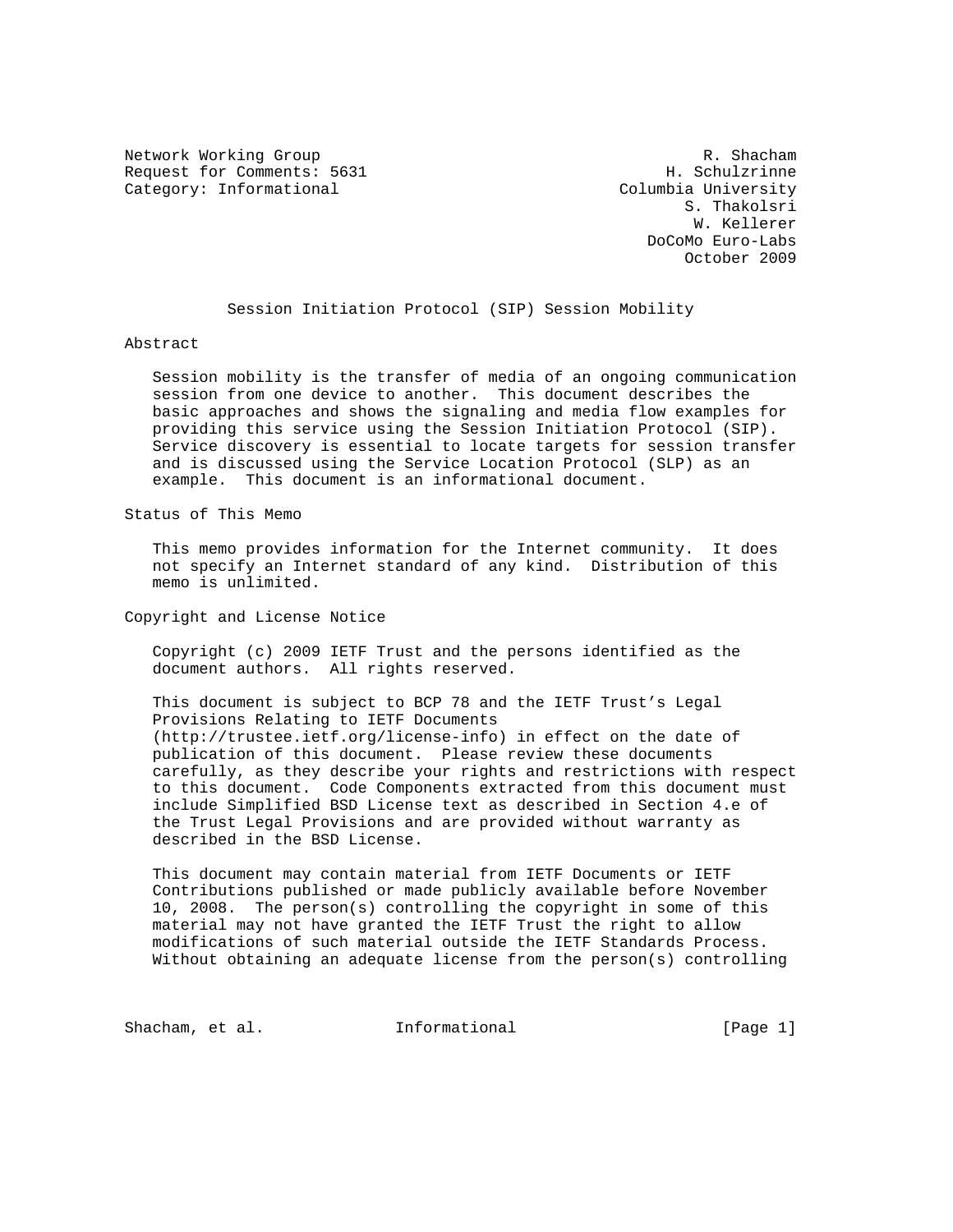the copyright in such materials, this document may not be modified outside the IETF Standards Process, and derivative works of it may not be created outside the IETF Standards Process, except to format it for publication as an RFC or to translate it into languages other than English.

Table of Contents

| 5.1.3.1. Mobile Node Control (MNC) Mode 8                  |  |  |  |  |
|------------------------------------------------------------|--|--|--|--|
| 5.1.3.2. Session Handoff (SH) Mode 8                       |  |  |  |  |
| 5.1.4. Types of Transferred Media 8                        |  |  |  |  |
|                                                            |  |  |  |  |
|                                                            |  |  |  |  |
| 5.3.1. Transferring a Session to a Single Local Device 10  |  |  |  |  |
| 5.3.1.1. RTP Media 10                                      |  |  |  |  |
| 5.3.1.2. MSRP Sessions 11                                  |  |  |  |  |
| 5.3.2. Transfer to Multiple Devices 13                     |  |  |  |  |
| 5.3.3. Retrieval of a Session 16                           |  |  |  |  |
|                                                            |  |  |  |  |
|                                                            |  |  |  |  |
| 5.4.1. Transferring a Session to a Single Local Device 16  |  |  |  |  |
| 5.4.2. Retrieval of a Session 19                           |  |  |  |  |
| 5.4.3. Transfer to Multiple Devices 21                     |  |  |  |  |
| 5.5. Distributing Sessions for Incoming Call 23            |  |  |  |  |
| 5.6. Use of ICE in Session Mobility 24                     |  |  |  |  |
| 6. Reconciling Device Capability Differences 25            |  |  |  |  |
|                                                            |  |  |  |  |
| 6.2. Display Resolution and Bandwidth Differences 27       |  |  |  |  |
|                                                            |  |  |  |  |
|                                                            |  |  |  |  |
|                                                            |  |  |  |  |
| 9.1. Authorization for Using Local Devices 29              |  |  |  |  |
| 9.2. Maintaining Media Security During Session Mobility 29 |  |  |  |  |
| 9.2.1. Establishing Secure RTP Using SDP 29                |  |  |  |  |
| 9.2.2. Securing Media Using the Transport Layer 31         |  |  |  |  |
| 9.3. Flooding Attacks in MNC Mode 31                       |  |  |  |  |
|                                                            |  |  |  |  |
|                                                            |  |  |  |  |
|                                                            |  |  |  |  |
|                                                            |  |  |  |  |

Shacham, et al. 1nformational [Page 2]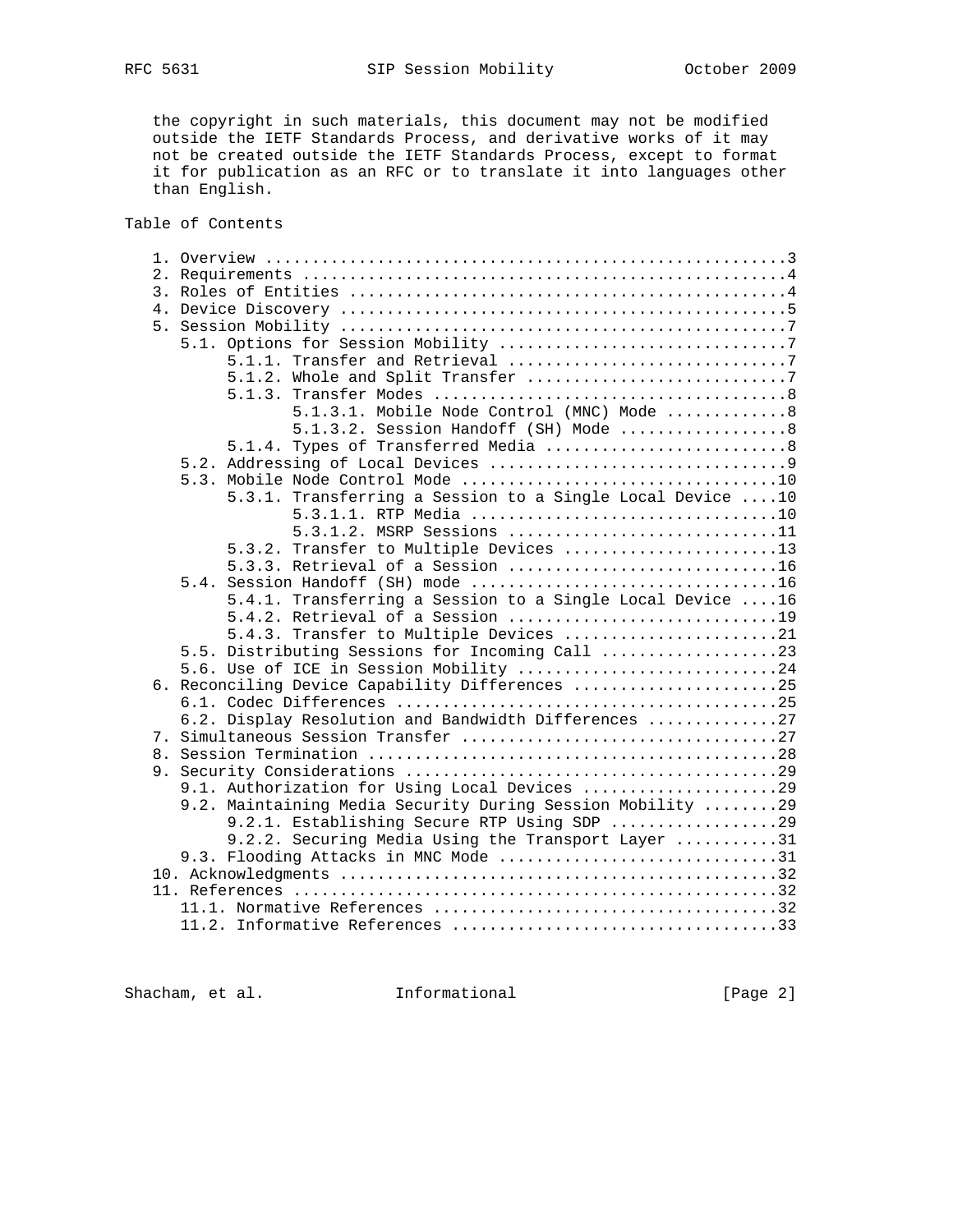## 1. Overview

 As mobile devices improve and include more enhanced capabilities for IP-based multimedia communications, they will remain limited in terms of bandwidth, display size, and computational power. Stationary IP multimedia endpoints (including hardware IP phones, videoconferencing units, embedded devices and software phones) allow more convenience of use, but are not mobile. Moving active multimedia sessions between these devices allows mobile and stationary devices to be used concurrently or interchangeably in mid-session, combining their advantages into a single "virtual device". An approach to session mobility based on the Session Initiation Protocol (SIP) [1] was described first in [20], where two different methods are proposed: third-party call control (3pcc) [2] and the REFER method [3].

 This document expands on this concept, defining a framework for session mobility that allows a Mobile Node to discover available devices and to include them in an active session. In particular, the framework for session mobility presented in this document describes basic approaches for using existing protocols and shows the signaling and media flow examples for providing session mobility using SIP. It is intended as an informational document.

 The devices selected as session transfer targets may be either personal or public. Personal devices are ones used by a single individual, such as one's PC or phone. Public devices are ones available for use by a large group of people and include large conference-room displays. Two capabilities are required to transfer sessions:

 Device Discovery - At all times, a user is aware of the devices that are available in his local area, along with their capabilities.

 Session Mobility - While in a session with a remote participant, the user may transfer any subset of the active media sessions to one or more devices.

 This document describes session mobility examples for SIP. It does not mandate any particular protocol for device discovery. Many different protocols exist and we discuss the tradeoffs involved in choosing between them. For our examples, we use the Service Location Protocol (SLP) [17], primarily because it is the only such protocol standardized by the IETF.

Shacham, et al. **Informational** [Page 3]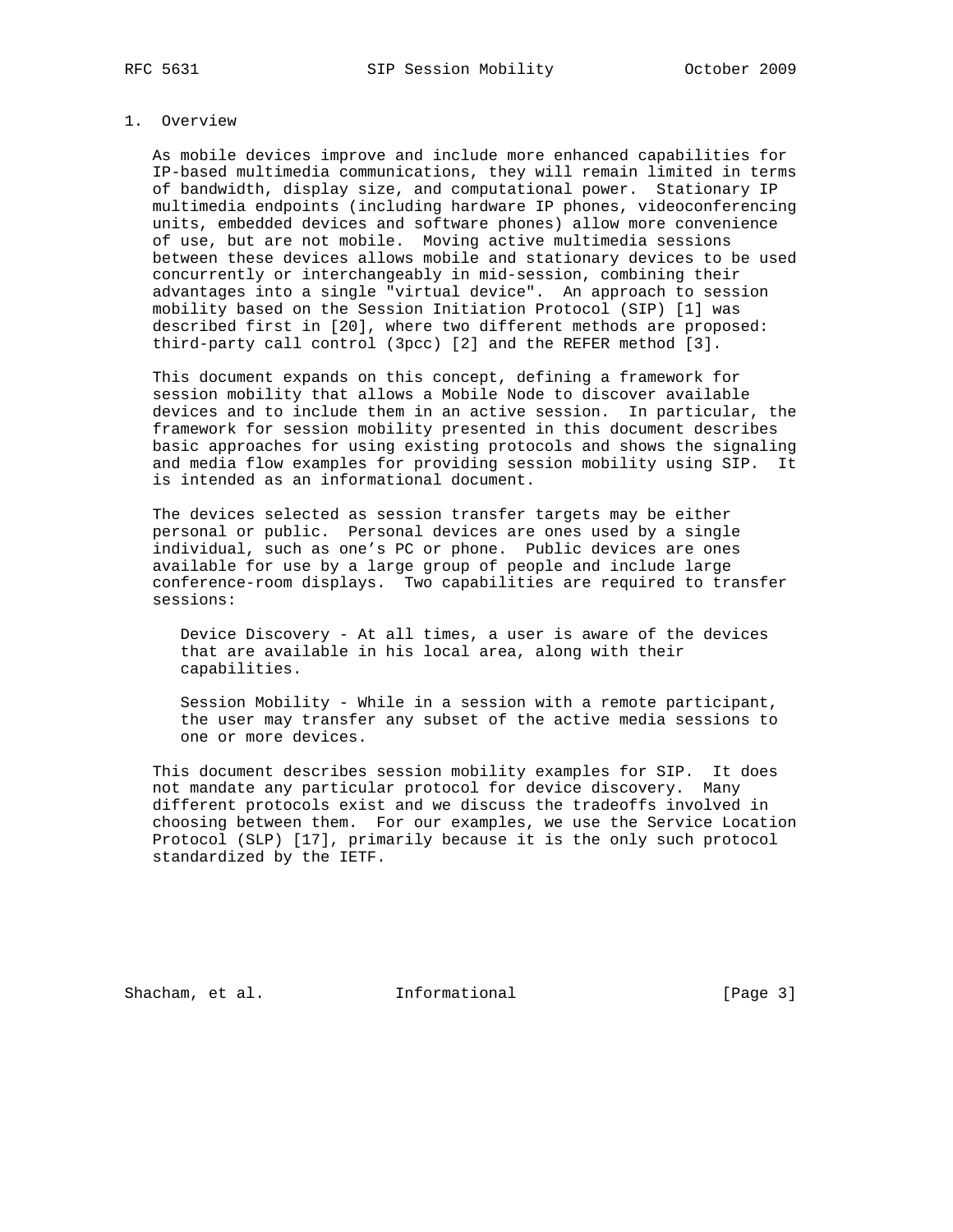# 2. Requirements

 This session mobility framework seeks to fulfill the following requirements:

- o REQ 1: Backward Compatibility We distinguish two kinds of devices. Enhanced devices support the call flows described in Section 5 and can perform discovery, while basic devices can do neither and only have basic SIP capabilities. Devices initiating session mobility must have enhanced functionality, while all others can be either basic or enhanced devices. This includes the transfer destinations, such as the local video camera, as well as the device being used by the remote participant.
- o REQ 2: Flexibility Differences in device capabilities should be reconciled. Transfer should be possible to devices that do not support the codec being used in the session, and even to devices that do not have a codec in common with the remote participant. A transfer should also take into account device differences in display resolution and bandwidth.
- o REQ 3: Minimal Disruption Session transfer should involve minimal disruption of the media flow and should not appear to the remote participant as a new call.
- 3. Roles of Entities

 Session mobility involves five types of components: A Correspondent Node (CN), a Mobile Node (MN), one or more local devices used as targets for session transfer, an SLP [17] Directory Agent (DA), and, optionally, a transcoder. The Correspondent Node (CN) is a basic multimedia endpoint being used by a remote participant and may be located anywhere. It may be a SIP User Agent (UA), or a Public Switched Telephone Network (PSTN) phone reachable through a gateway. The Mobile Node (MN) is a mobile device, containing a SIP UA for standard SIP call setup, as well as specialized SIP-handling capabilities for session mobility, and an SLP [17] User Agent (UA) for discovering local devices. The local devices are located in the user's local environment for discovery and use in his current session. They may be mobility-enhanced or basic. Basic devices, such as IP phones, are SIP-enabled, but have no other special capabilities. Mobility-enhanced devices have SLP Service Agent capabilities for advertising their services and session mobility handling. They also contain an SLP UA, whose purpose will be explained in the discussion of multi-device systems in Section 5.4.3. The SLP Directory Agent (DA) keeps track of devices, including their locations and capabilities. The use of SLP will be described in more detail in Section 4. SIP-based transcoding services [18] are used,

Shacham, et al. 1nformational 1999 [Page 4]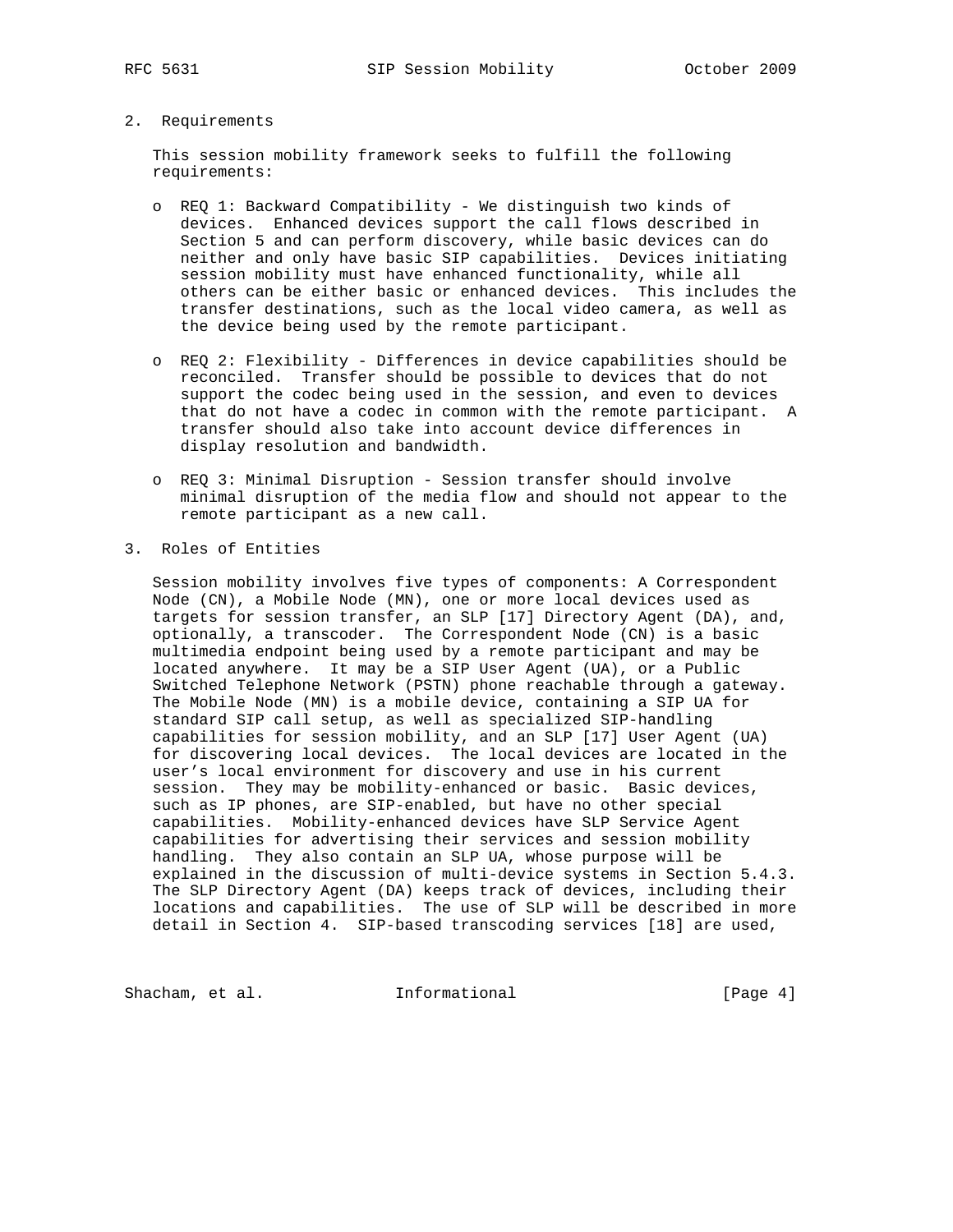when necessary, to translate between media streams, as described in Section 6.

4. Device Discovery

 A Mobile Node must be able to discover suitable devices in its vicinity. This is outside the scope of SIP, and a separate service location protocol is needed. It is outside the scope of this document to define any service location protocol. This section discusses various options, and describes one of them in more detail.

 While having a global infrastructure for discovering devices or other services in any location would be desirable, nothing of this sort is currently deployed or standardized. However, this document assumes that such an infrastructure is unnecessary for discovering devices that are in close proximity, such as in the same room. It is possible for such devices to be discovered through direct communication over a short-range wireless protocol such as the Bluetooth Session Description Protocol (SDP). Two other categories of service discovery protocols may be used, assuming that devices that are physically close to each other are also within the same network and/or part of the same DNS domain. Multicast-based protocols, such as SLP [17] (in its serverless mode) or Bonjour (mDNS-SD [30]), may be used as long as the Mobile Node is within the same subnet as the local devices. When devices are part of the same DNS domain, server-mode SLP or non-multicast DNS Service Discovery (DNS-SD) [29] are possible solutions. Such protocols can discover devices within a larger geographical area, and have the advantage over the first category in that they allow for the discovery of devices at different location granularities, such as at the room or building level, and in locations other than the current one. In order to discover devices in a specific location, location attributes, such as room number, must be used in the search, e.g., as service attributes in SLP or as a domain name in DNS-SD. The mobile device must ascertain its location in order to perform this search. We note that many of these techniques could be difficult to implement in practice. For example, different wireless networks may be deployed by different organizations, which could make it unrealistic to have a common DNS setup.

 We describe here how SLP is used in server mode in general, then how it may be used to discover devices based on their location. As mentioned before, this is only one of many ways to perform service discovery. SLP identifies services by a "service type", a "service URL", which can be any URL, and a set of attributes, defined as name-value pairs. The attributes may be information such as vendor, supported media codecs, and display resolution. SLP defines three roles: Service Agents (SAs), which send descriptions of services;

Shacham, et al. 1nformational 1999 [Page 5]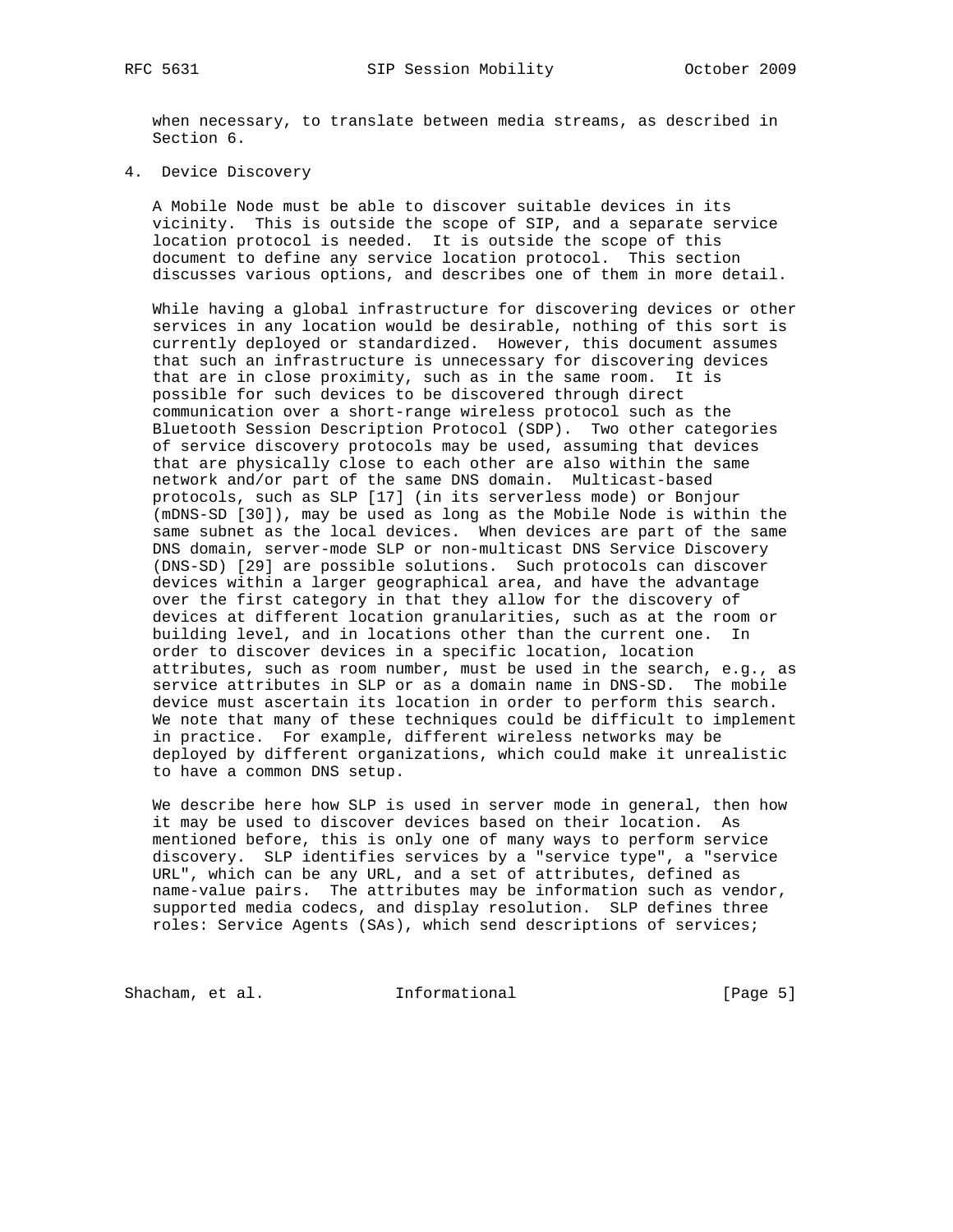User Agents (UAs), which query for services; and Directory Agents (DAs), which receive the registrations and queries. An SA registers a service description to a DA with a service registration (SrvReg) message that includes its service type, service URL, and attribute value set. A UA queries for services by sending a service request (SrvRqst) message, narrowing the query based on service type and attribute values. It receives a reply (SrvRply) that contains a list of URLs of services that match the query. It may then ascertain the specific attributes of each service using an attribute request (AttrRqst) message.

 This document assumes the following use of SLP for discovering local devices. Devices have a service type of "sip-device" and a SIP URI as the service URI. Section 5.2 describes the form of this URI. Attributes specify device characteristics such as vendor, supported media codec, display resolution, as well as location coordinates, such as street address and room number. SAs are co-located with SIP UAs on session-mobility enhanced devices, while a separate SA is available to send SrvReg messages on behalf of basic devices, which do not have integrated SLP SAs.

 The Mobile Node includes an SLP UA that discovers available local devices and displays them to the user, showing, for example, a map of all devices in a building or a list of devices in a current room. Once the MN receives its current location in some manner, its SLP UA issues a SrvRqst message to the DA requesting all SIP devices, using the location attributes to filter out those that are not in the current room. A SrvRply message is sent to the mobile device with a list of SIP URIs for all devices in the room. A separate attribute request (AttrRqst) is then sent for each URL to get the attributes of the service. The MN displays for the user the available devices in the room and their attributes. Figure 1 shows this protocol flow.

Shacham, et al. **Informational** [Page 6]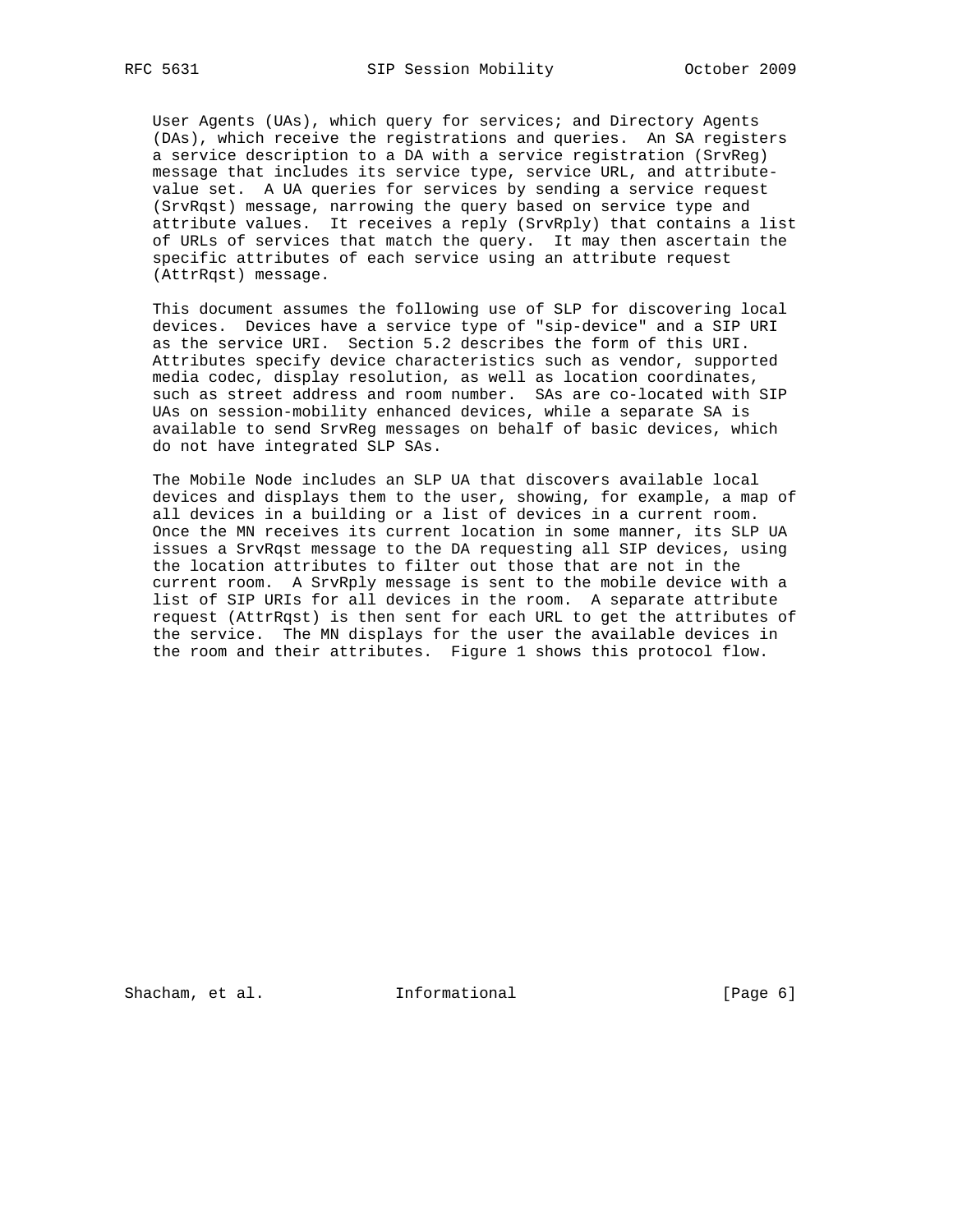| Device | (1) SrvReg                | DA                   | MN |
|--------|---------------------------|----------------------|----|
|        | (2) SrvRply<br><u> - </u> |                      |    |
|        |                           | (3) SrvRqst          |    |
|        |                           | (4) SrvRply URL list |    |
|        |                           | (5) AttrRqst URL1    |    |
|        |                           | (6) AttrRply         |    |
|        |                           | .                    |    |

 Figure 1. SLP message flow for the device to register its service and the MN to discover it, along with its attributes.

- 5. Session Mobility
- 5.1. Options for Session Mobility
- 5.1.1. Transfer and Retrieval

 Session mobility involves both transfer and retrieval of an active session. A transfer means to move the session on the current device to one or more other devices. A retrieval causes a session currently on another device to be transferred to the local device. This may mean returning a session to the device on which it had originally been before it was transferred to another device. For example, after discovering a large video monitor, a user transfers the video output stream to that device; when he walks away, he returns the stream to his mobile device for continued communication. One may also move a session to a device that had not previously carried it. For example, a participant in an audio call on his stationary phone may leave his office in the middle of the call and transfer the call to the mobile device as he is running out the door.

5.1.2. Whole and Split Transfer

 The set of session media may either be transferred completely to a single device or split across multiple devices. For instance, a user may only wish to transfer the video component of his session while maintaining the audio component on his PDA. Alternatively, he may find separate video and audio devices and wish to transfer one media

Shacham, et al. 1nformational 1999 [Page 7]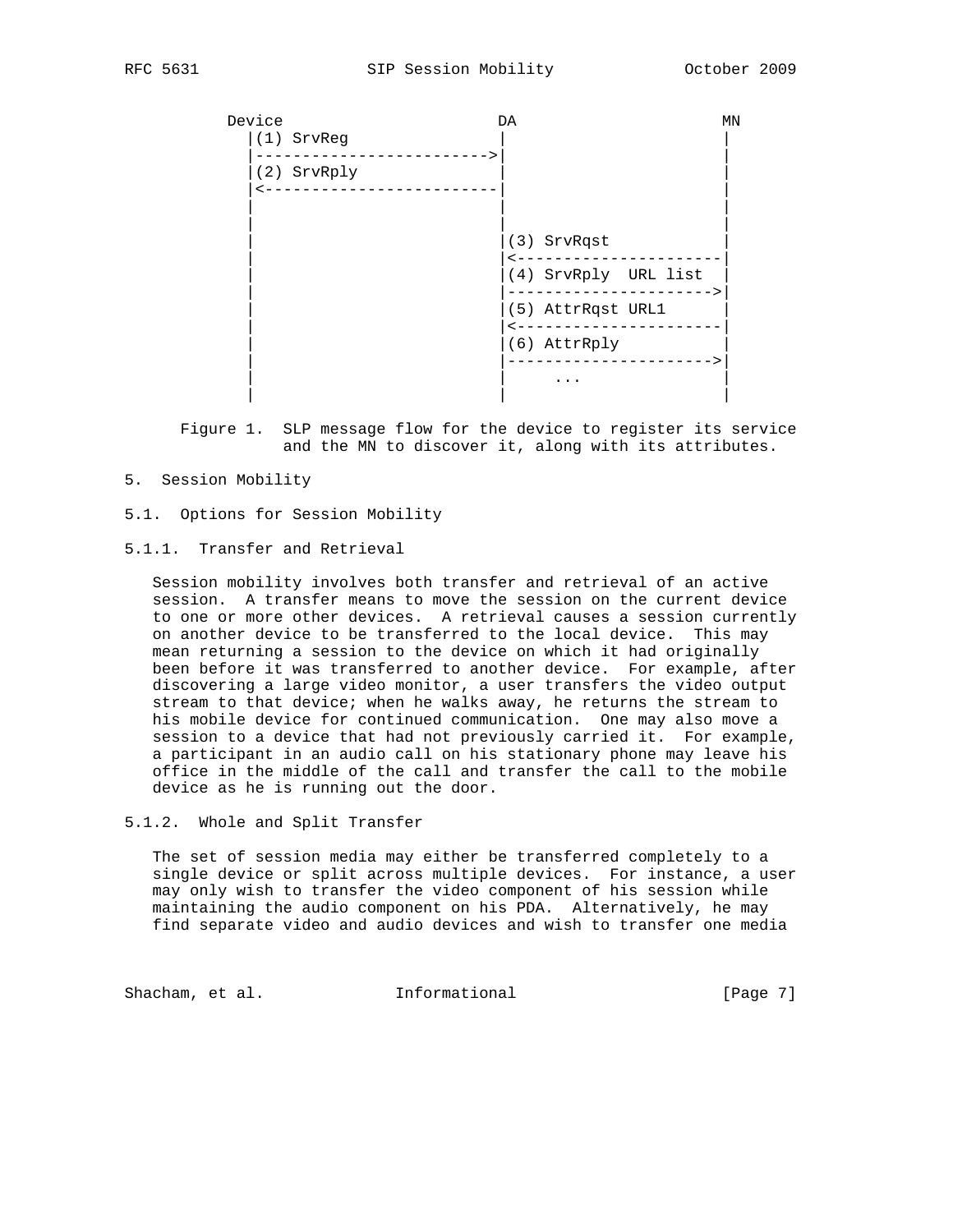type to each. Furthermore, even the two directions of a full-duplex session may be split across devices. For example, a PDA's display may be too small for a good view of the other call participant, so the user may transfer video output to a projector and continue to use the PDA camera.

## 5.1.3. Transfer Modes

 Two different modes are possible for session transfer, Mobile Node Control (MNC) mode and Session Handoff (SH) mode. We describe them below in turn.

5.1.3.1. Mobile Node Control (MNC) Mode

 In Mobile Node Control mode, the Mobile Node uses third-party call control [2]. It establishes a SIP session with each device used in the transfer and updates its session with the CN, using the SDP parameters to establish media sessions between the CN and each device, which take the place of the current media sessions with the CN. The shortcoming of this approach is that it requires the MN to remain active to maintain the sessions.

5.1.3.2. Session Handoff (SH) Mode

 A user may need to transfer a session completely because, for example, the battery on his mobile device is running out or he is losing radio connectivity. Alternatively, the user of a stationary device who leaves the area and wishes to transfer the session to his mobile device will not want the session to remain on the stationary device when he is away, since it will allow others to easily tamper with his call. In such a case, Session Handoff mode, which completely transfers the session signaling and media to another device, is useful.

 Based on our experiments, we have found MNC mode to be more interoperable with existing devices used on the CN's side. The remainder of this section describes the transfer, retrieval, and splitting of sessions in each of the two session transfer modes.

## 5.1.4. Types of Transferred Media

 A communication session may consist of a number of media types, and a user should be able to transfer any of them to his device of choice. This document considers audio, video, and messaging. Audio and video are carried by RTP and negotiated in the SDP body of the SIP requests and responses. Three different methods exist for carrying text messages, and possibly other MIME types, that are suitable for SIP endpoints. RTP may be used to transport text payloads in real time,

Shacham, et al. 1nformational 1999 [Page 8]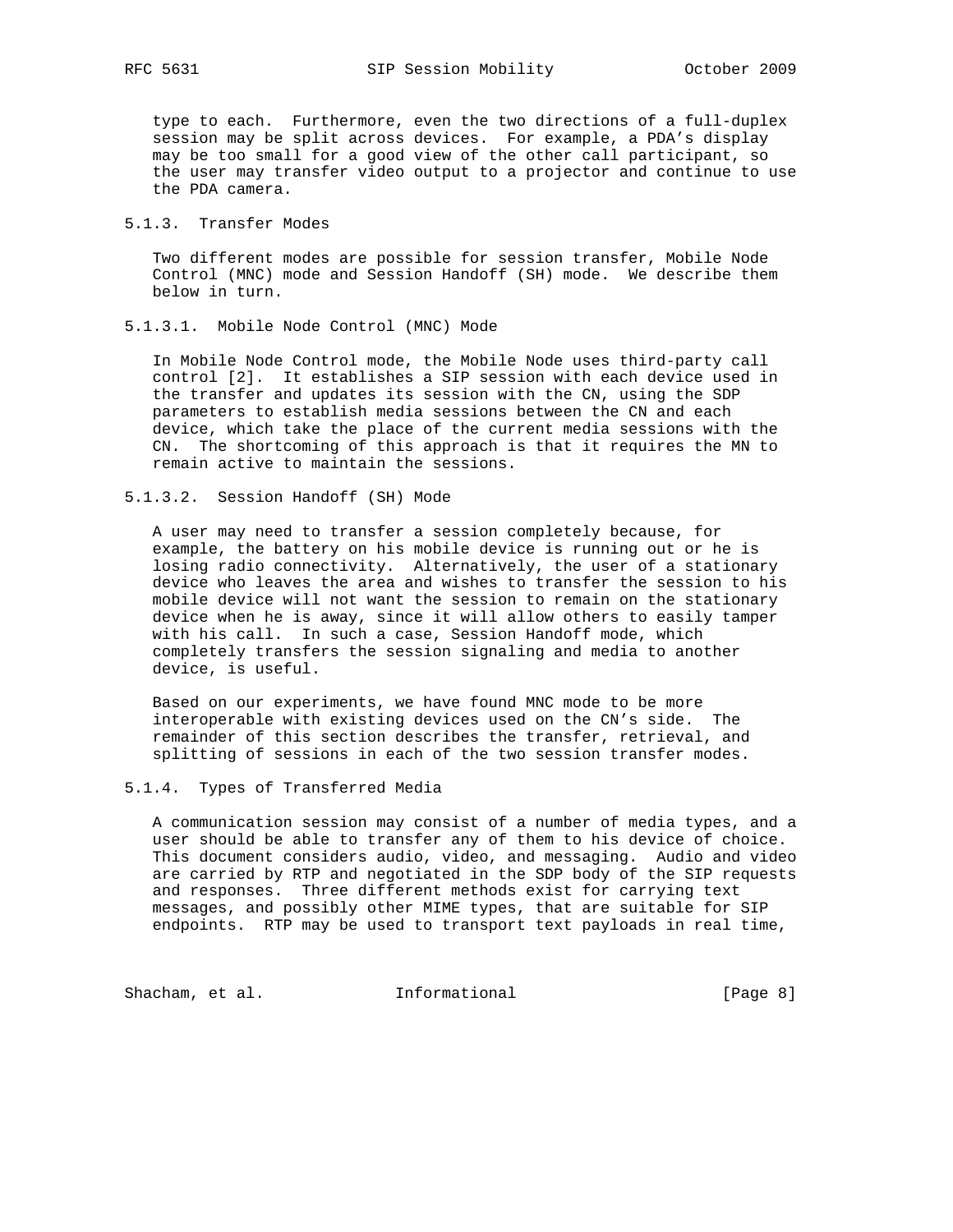based on [9]. Any examples given for audio and video will work identically for text, as only the payloads differ. For the transfer of entire messages (as opposed to a small number of characters in RTP), either the SIP MESSAGE method [21] or the Message Session Relay Protocol (MSRP) [7] may be used. MESSAGE is used to send individual page-mode messages. The messages are not associated with a session, and no negotiation is done to establish a session. Typically, a SIP UA will allow the user to send MESSAGE requests during an established dialog, and they are sent to the same contact address as all signaling messages are sent in mid-session. We discuss later how these messages are affected by session mobility. MSRP, on the other hand, is based on sessions that are established like the real-time media sessions previously described. As such, transferring them is similar to transferring other media sessions. However, this document will point out where special handling is necessary for these types of sessions.

# 5.2. Addressing of Local Devices

 As stated before, this document assumes both personal and public devices. We assume that public devices use a dedicated Address of Record (AOR), such as sip:device11@example.com. A personal device already uses the owner's AOR, so that he should be reachable there; that AOR could also be used for transferring sessions. However, it is preferable to distinguish the role of a device as a transfer target from its existing role. Therefore, all devices are assumed to have dedicated AORs.

 Since every transfer device has its own AOR, there is a one-to-one mapping between AOR and device. Therefore, a transfer request could be addressed to the AOR, which would resolve to the device. However, in Section 5.4.3, we present a model where devices create multi device systems to pool their capabilities. Therefore, a single device must be reachable by multiple URIs representing different combinations of devices. The appropriate solution is to define each combination of devices with a Globally Routable UA URI (GRUU) [12].

 Therefore, we assume the following addressing for the remainder of the document. As mentioned earlier, a device has a unique AOR. It registers a separate contact URI for itself and for each system of devices that it controls. Each contact has an associated GRUU, which is registered with SLP as the Service URI, and may be directly addressed by another device in a request sent through the proxy. When the proxy forwards the request to the device, it will replace the GRUU with the contact URI, as described in [12]. Therefore, the contact URI, not the associated GRUU, will be used by devices to determine whether the request is for the device itself or for a multi-device system. We assume that the public GRUU is used.

Shacham, et al. 1nformational 1999 [Page 9]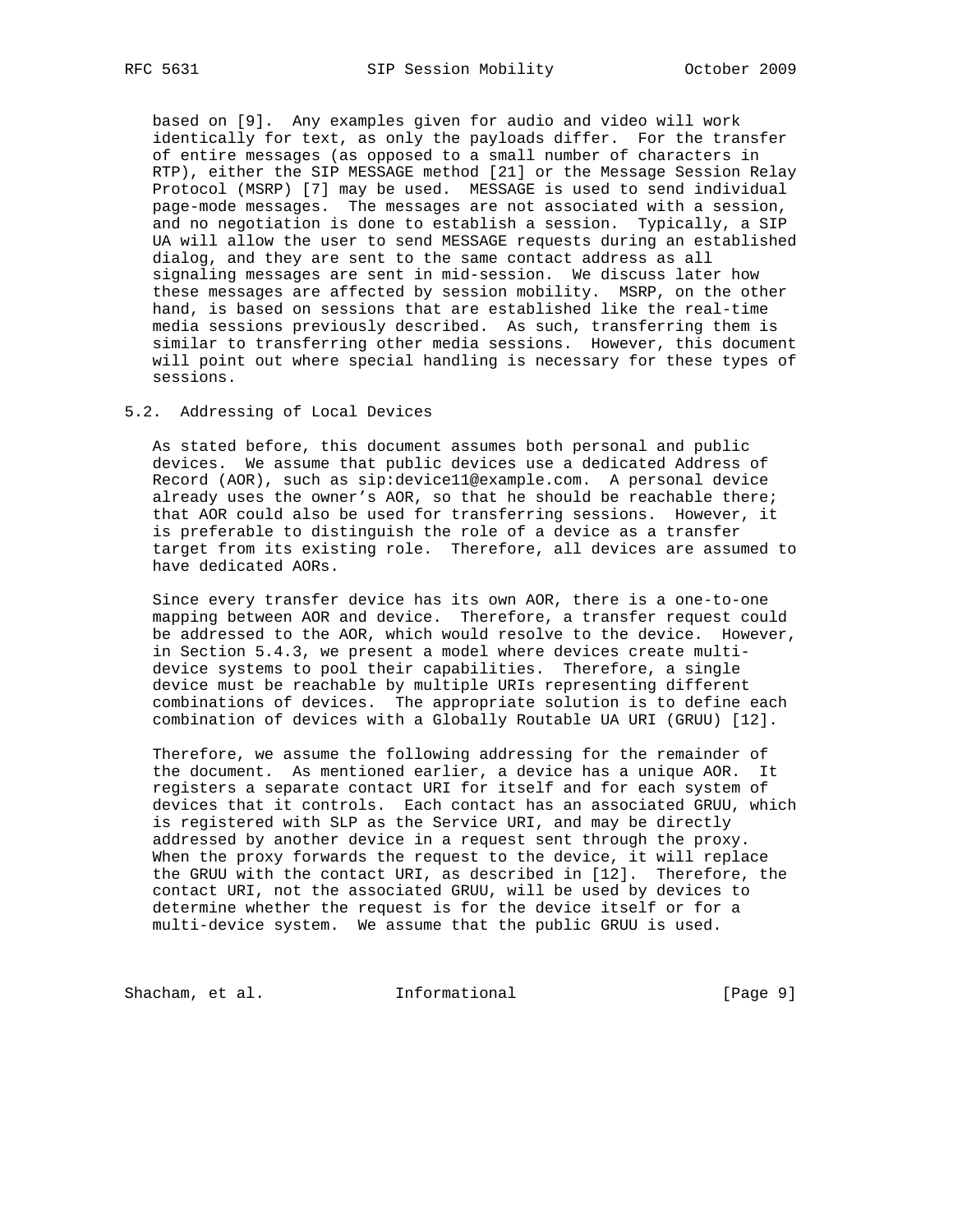# 5.3. Mobile Node Control Mode

- 5.3.1. Transferring a Session to a Single Local Device
- 5.3.1.1. RTP Media

| local device                                        | ΜN                      | CN |
|-----------------------------------------------------|-------------------------|----|
| (1) INVITE no sdp                                   |                         |    |
| (2) 200 OK local params<br>------------------------ |                         |    |
|                                                     | (3) INVITE local params |    |
| <b>RTP</b>                                          |                         |    |
| <.                                                  | $(4)$ 200 OK CN params  |    |
|                                                     | $(5)$ ACK               |    |
| (6) ACK CN params                                   |                         |    |
|                                                     | RTP                     |    |
|                                                     |                         |    |
|                                                     |                         |    |

 Figure 2. Mobile Node Control mode flow for transfer to a single device.

 Figure 2 shows the message flow for transferring a session to a single local device. It follows Third Party Call Control Flow I (specified in [2]), which is recommended as long as the endpoints will immediately answer. The MN sends a SIP INVITE request to the local device used for the transfer, requesting that a new session be established, but does not include an SDP body. The local device's response contains an SDP body that includes the address and port it will use for any media, as well as a list of codecs it supports for each. The MN updates the session with the CN by sending an INVITE request (re-INVITE) containing the local device's media parameters in the SDP body, as follows:

 $v=0$  c=IN IP4 av\_device.example.com m=audio 4400 RTP/AVP 0 8 a=rtpmap:0 PCMU/8000 a=rtpmap:8 PCMA/8000 m=video 5400 RTP/AVP 31 34 a=rtpmap:31 H261/90000 a=rtpmap:34 H263/90000

Shacham, et al. **Informational** [Page 10]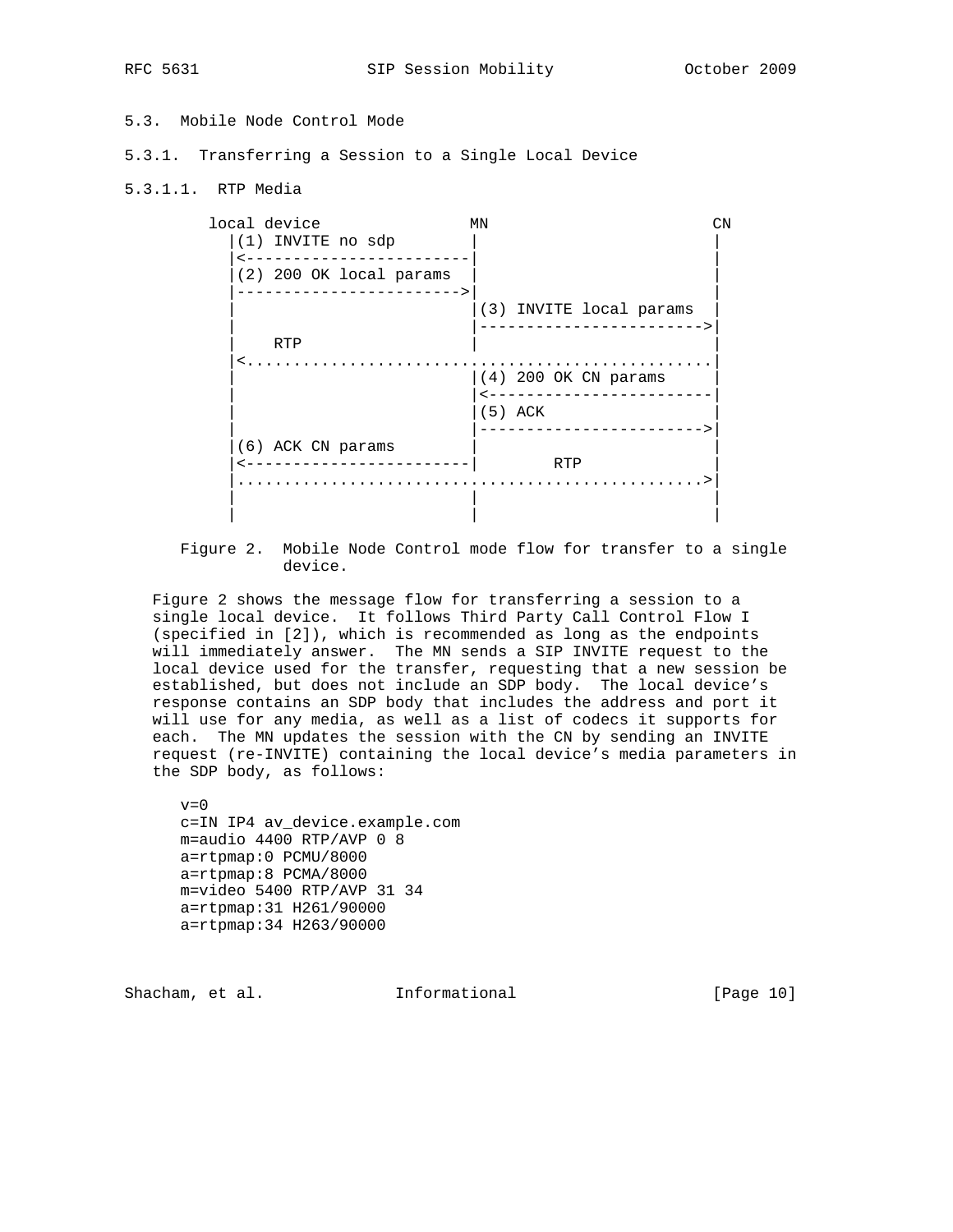Sending both audio and video media lines will transfer both media sessions of an existing audio/video call to the local device. Alternatively, the MN may select a subset of the media available on the local device, and use the local device's parameters for those media in the request sent to the CN, while continuing to use its own parameters for the rest of the media. For example, if it only wishes to transfer an audio session to a local device that supports audio and video, it will isolate the appropriate media line for audio from the response received from the local device and put it in the request sent to the CN, along with its own video parameters. The CN will send a response and includes, in its body, the media parameters that it will use, which may or may not be the same as the ones used in the existing session. The MN will send an ACK message to the local device, which includes these parameters in the body. The MN will establish a session with the local device and maintain its session with the CN, while the media flow will be established directly between the CN and the local device. Only the MN, who will be in an ongoing session with the CN, will later be allowed to retrieve the media session. Parsing of unknown SDP attributes by the controller is discussed in [2].

## 5.3.1.2. MSRP Sessions

 In figure 2, the message sequence for transferring an MSRP message session using MNC mode is identical to that used for audio or video, although the contents of the messages differ. To simplify the example, we assume that an MSRP session, with no other media, is being transferred to a local messaging node, MSGN. In the following flow, we refer to the corresponding messages in Figure 2. An empty INVITE request (1) is sent to the local messaging node, MSGN, as follows:

 INVITE sip:msgn@example.com;gr=urn:uuid:jtr5623n SIP/2.0 To: <sip:msgn@example.com;gr=urn:uuid:jtr5623n> From: <sip:bob@example.com>;tag=786 Call-ID: 893rty@mn.example.com Content-Type: application/sdp

 The messaging node responds with all of its media capabilities, including MSRP, as follows (2):

 SIP/2.0 200 OK To: <sip:msgn@example.com;gr=urn:uuid:jtr5623n;tag=087js>;tag=087js From: <sip:bob@example.com>;tag=786 Call-ID: 893rty@mn.example.com Content-Type: application/sdp

Shacham, et al. 1nformational [Page 11]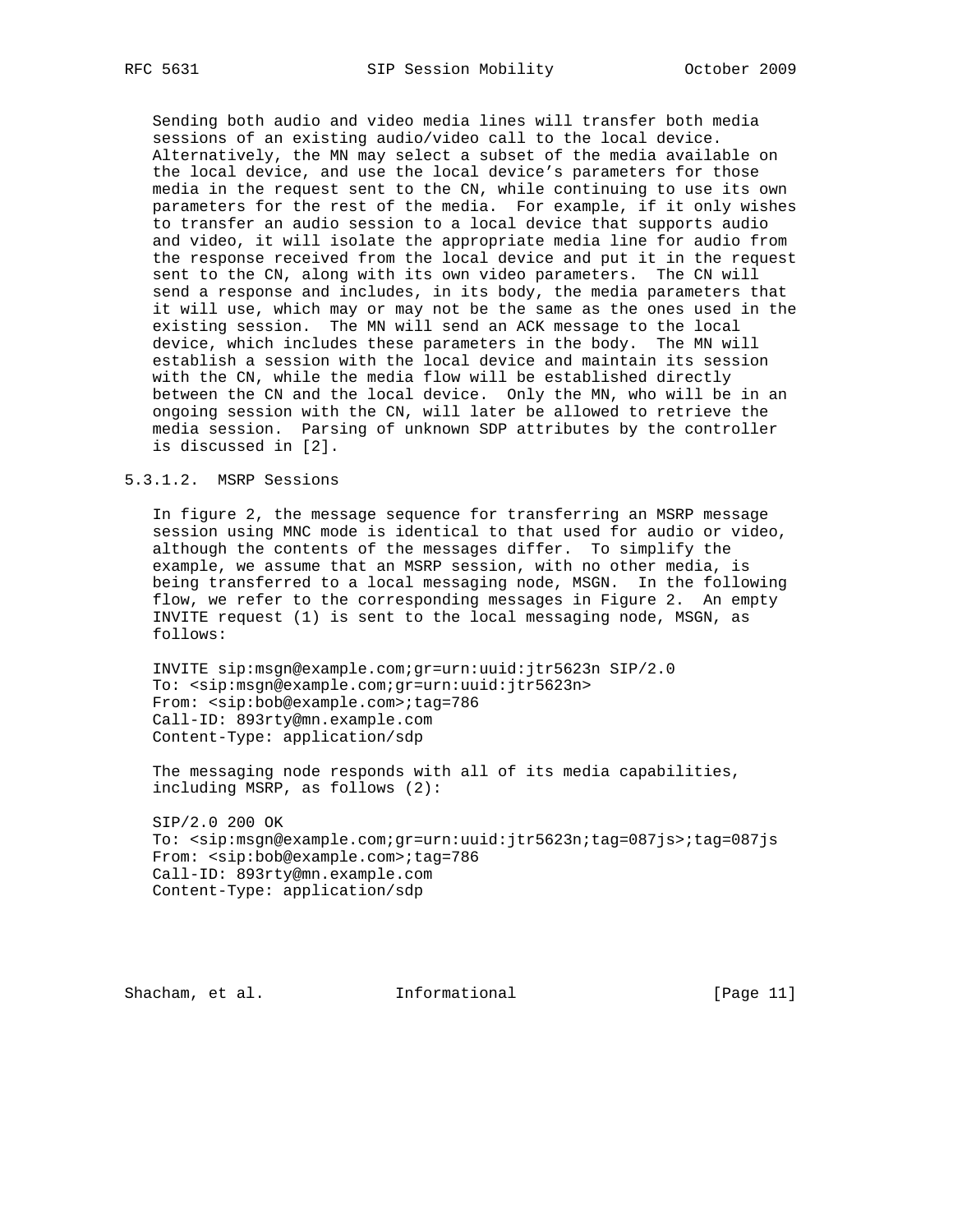$v=0$  c=IN IP4 msgn.example.com m=message 52000 msrp/tcp \* a=accept-types:text/plain a=path:msrp://msgn.example.com:12000/kjhd37s2s2;tcp m=audio 4400 RTP/AVP 0 8 a=rtpmap:0 PCMU/8000 a=rtpmap:8 PCMA/8000 m=video 5400 RTP/AVP 31 34 a=rtpmap:31 H261/90000 a=rtpmap:34 H263/90000

 The same request is then sent by the MN to the CN (3), but containing the MSRP media and attribute lines with the path given in the MSGN response above. The CN responds (4) with its own path. The MN includes this in the ACK that it sends to the MSGN (6).

 MSRP sessions are carried over a reliable connection, using TCP or TLS (Transport Layer Security). Therefore, unlike in the case of real-time media, this connection must be established. According to the MSRP specifications, the initiator of a message session, known as the "offerer", must be the active endpoint, and open the TCP connection between them. In this transfer scenario, the offerer of both sessions is the MN, who is on neither end of the desired TCP connection. As such, neither endpoint will establish the connection. A negotiation mechanism could be used to assign the role of active endpoint during session setup. However, while MSRP leaves open this possibility, it is not currently included in this document due to complexity. The only other way that such session transfer would be possible is if both the CN and the local device ordinarily use an MSRP relay [8], since no direct connection must be established between them. When each new endpoint receives the INVITE request from the MN, it will create a TLS connection with one of its preconfigured relays if such a connection does not yet exist (the CN will already have one because of its session with the MN) and receive the path of the relay. In its response to the MN, it will include the entire path that must be traversed, including its relay, in the path attribute. For instance, the response from the MSGN will look as follows:

 SIP/2.0 200 OK To: <sip:msgn@example.com;gr=urn:uuid:jtr5623n;tag=087js>;tag=087js From: <sip:bob@example.com>;tag=786 Call-ID: 893rty@mn.example.com Content-Type: application/sdp

Shacham, et al. **Informational** [Page 12]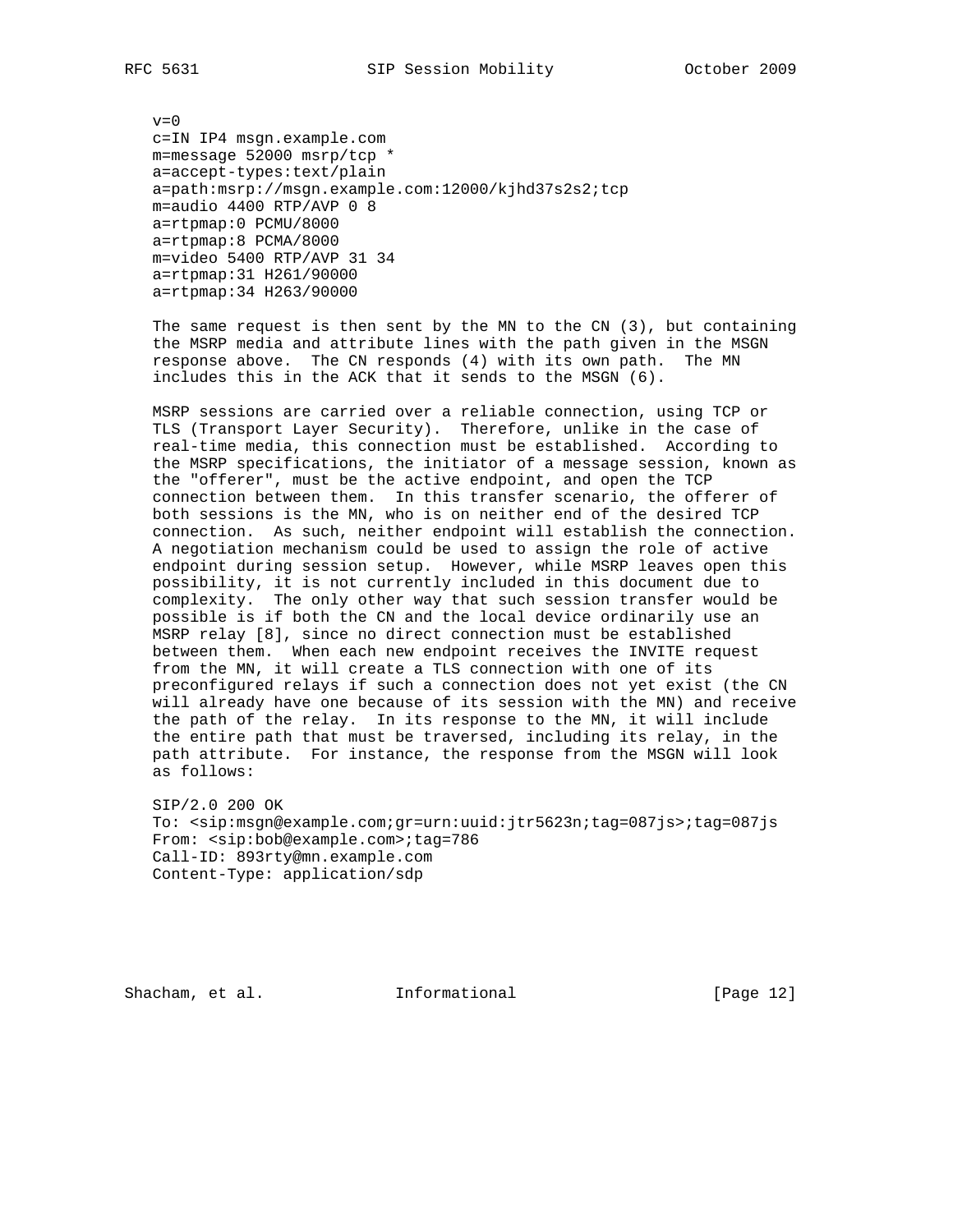$v=0$  c=IN IP4 msgn.example.com m=message 52000 msrp/tcp \* a=accept-types:text/plain a=path:msrp://relayA.example.com:12000/kjhd37s2s2;tcp \ path:msrp://msgn.example.com:12000/kjhd37s2s2;tcp

 Since the CN and the local device each establish a TLS connection with their relay, as they would for any session, and the relays will establish a connection between them when a subsequent MSRP message is sent, neither party needs to establish any special connection. The existing protocol may therefore be used for session transfer.

### 5.3.2. Transfer to Multiple Devices

 In order to split the session across multiple devices, the MN establishes a new session with each local device through a separate INVITE request, and updates the existing session with the CN with an SDP body that combines appropriate media parameters it receives in their responses. For instance, in order to transfer an audio and video call to two devices, the MN initiates separate sessions with each of them, combines the audio media line from one response and the video media line from the other, and sends them together as the request to the CN, as follows:

 $v=0$  m=audio 48400 RTP/AVP 0 c= IN IP4 audio\_dev.example.com a=rtpmap:0 PCMU/8000 m=video 58400 RTP/AVP 34 c= IN IP4 video\_dev.example.com a=rtpmap:34 H263/90000

 The CN responds with its own parameters for audio and video. The MN splits them and sends one to each local device in the ACK that completes each session setup.

Shacham, et al. **Informational** [Page 13]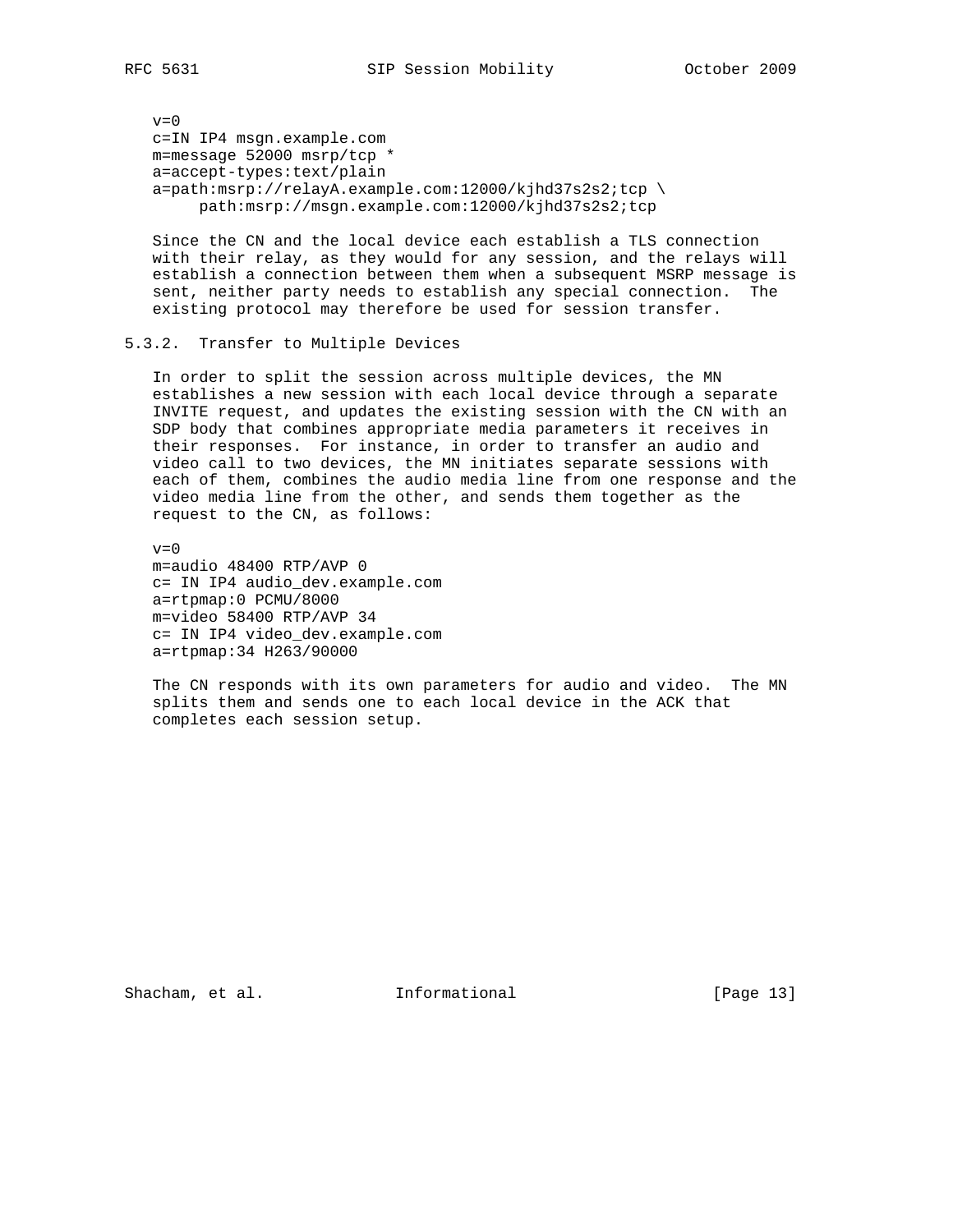

 Figure 3. Mobile Node Control mode flow for transfer to multiple devices.

 Splitting a full-duplex media service, such as video, across an input and an output device, such as a camera and a video display, is a simple extension of this approach. The signaling is identical to that of Figure 3, with the audio and video devices replaced by a video output and a video input device. The SDP, however, is slightly different. The MN invites the local devices into two different sessions, but does not include any SDP body. They each respond with all of their available media. If they only support unidirectional media, as is the case for a camera or display-only device, they will include the "sendonly" or "recvonly" attributes. Otherwise, the MN will have to append the appropriate attribute to each one's media line before sending the combined SDP body to the CN. That body will look as follows:

Shacham, et al. **Informational** [Page 14]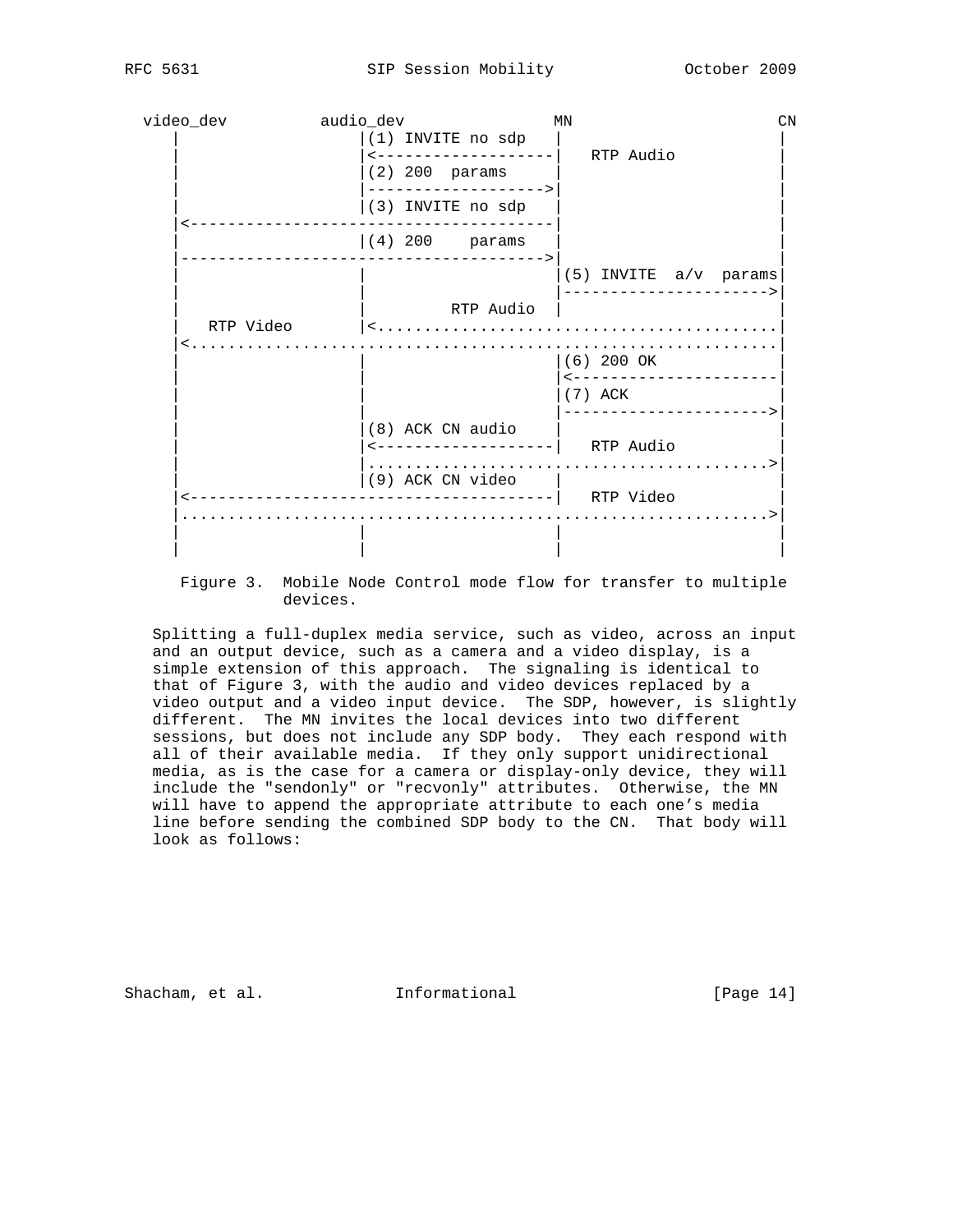m=video 50900 RTP/AVP 34 a=rtpmap:34 H263/90000 a=sendonly c=IN IP4 camera.example.com m=video 50800 RTP/AVP 34 a=rtpmap:34 H263/90000 a=recvonly c=IN IP4 display.example.com

 In updating an SDP session, according to Section 8 of [4], the i-th media line in the new SDP corresponds to the i-th media line in the previous SDP. In the above cases, if a media type is added during the transfer, the media line(s) should follow the existing ones. When an existing media is transferred to a different device, the media line should appear in the same place that it did in the previous SDP, as should the lines for all media that have not been altered. When a duplex media stream is being split across an input and output device, the stream corresponding to the input device should appear in place of the duplex media stream. Since this new stream is the one that will be received by the CN, including it in place of the old one ensures that the CN views the new stream as a replacement of the old one. The media line corresponding to the output device must appear after all existing media lines. In the last example, if the SDP had initially contained a video line followed by an audio line, the updated SDP sent to the CN would look as follows:

 m=video 50900 RTP/AVP 34 a=rtpmap:34 H263/90000 a=sendonly c=IN IP4 camera.example.com m=audio 45000 RTP/AVP 0 a=rtpmap:0 PCMU/8000 m=video 50800 RTP/AVP 34 a=rtpmap:34 H263/90000 a=recvonly c=IN IP4 display.example.com

 During the course of the session, the CN may send a MESSAGE request to the MN containing text conversation from the remote user. If the mobile user wishes to have such messages displayed on a device other than the MN, the request is simply forwarded to that device. The forwarded message should be composed as though it were any other message from the MN to the local device, and include the body of the received message. The local device will send any MESSAGE request to the MN, who will forward it to the CN.

Shacham, et al. **Informational** [Page 15]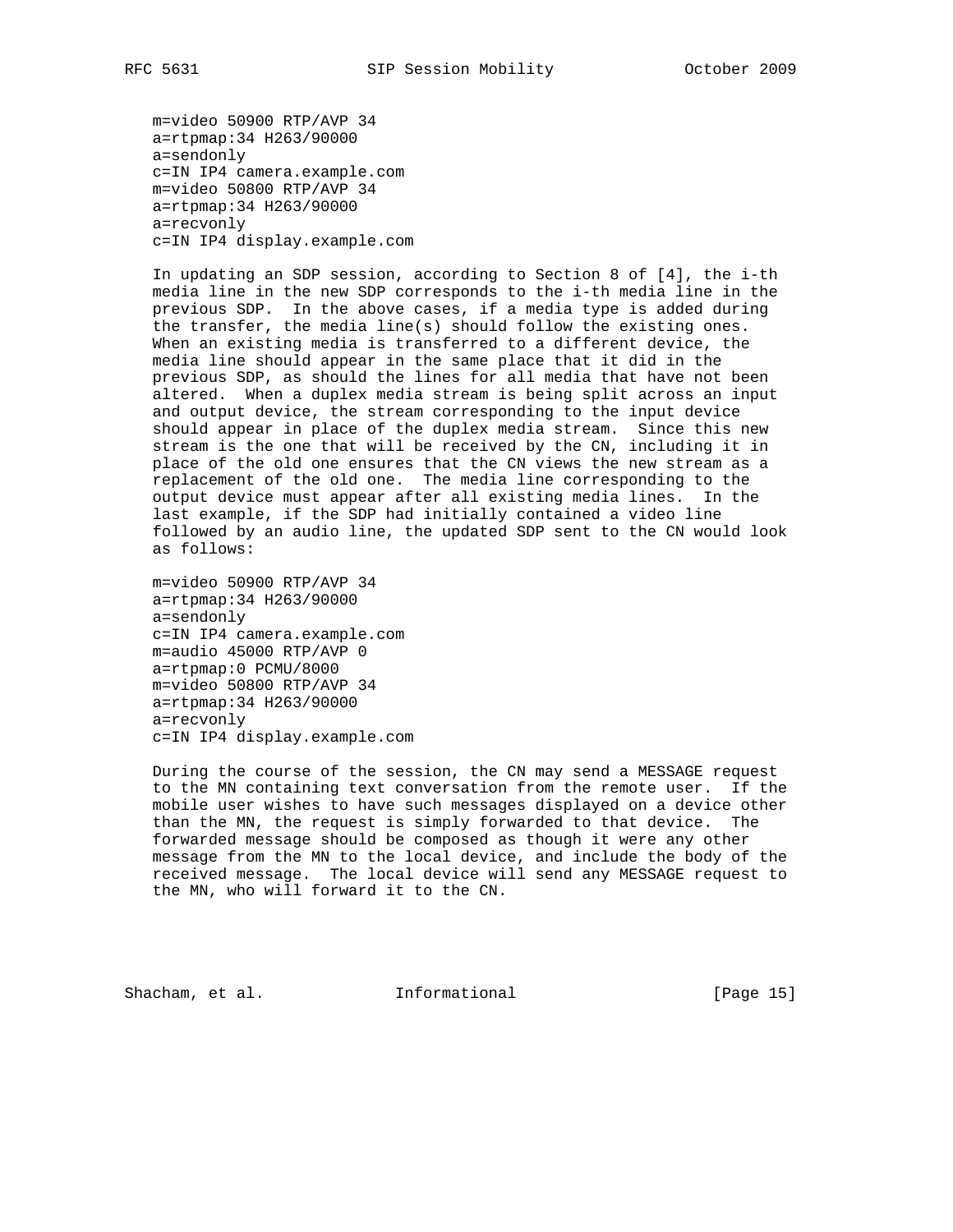# 5.3.3. Retrieval of a Session

 The MN may later retrieve the session by sending an INVITE request to the CN with its own media parameters, causing the media streams to return. It then sends a BYE message to each local device to terminate the session.

- 5.4. Session Handoff (SH) mode
- 5.4.1. Transferring a Session to a Single Local Device

 Session Handoff mode uses the SIP REFER method [3]. This message is a request sent by a "referrer" to a "referee", which "refers" it to another URI, the "refer target", which may be a SIP URI to be contacted with an INVITE or other request, or a non-SIP URI, such as a web page. This URI is specified in the Refer-To header. The Referred-By [5] header is used to give the referrer's identity, which is sent to the refer target for authorization. Essential headers from this message may also be encrypted and sent in the message body as Secure/Multipurpose Internet Mail Extensions (S/MIME) to authenticate the REFER request. Figure 4 shows the flow for transferring a session.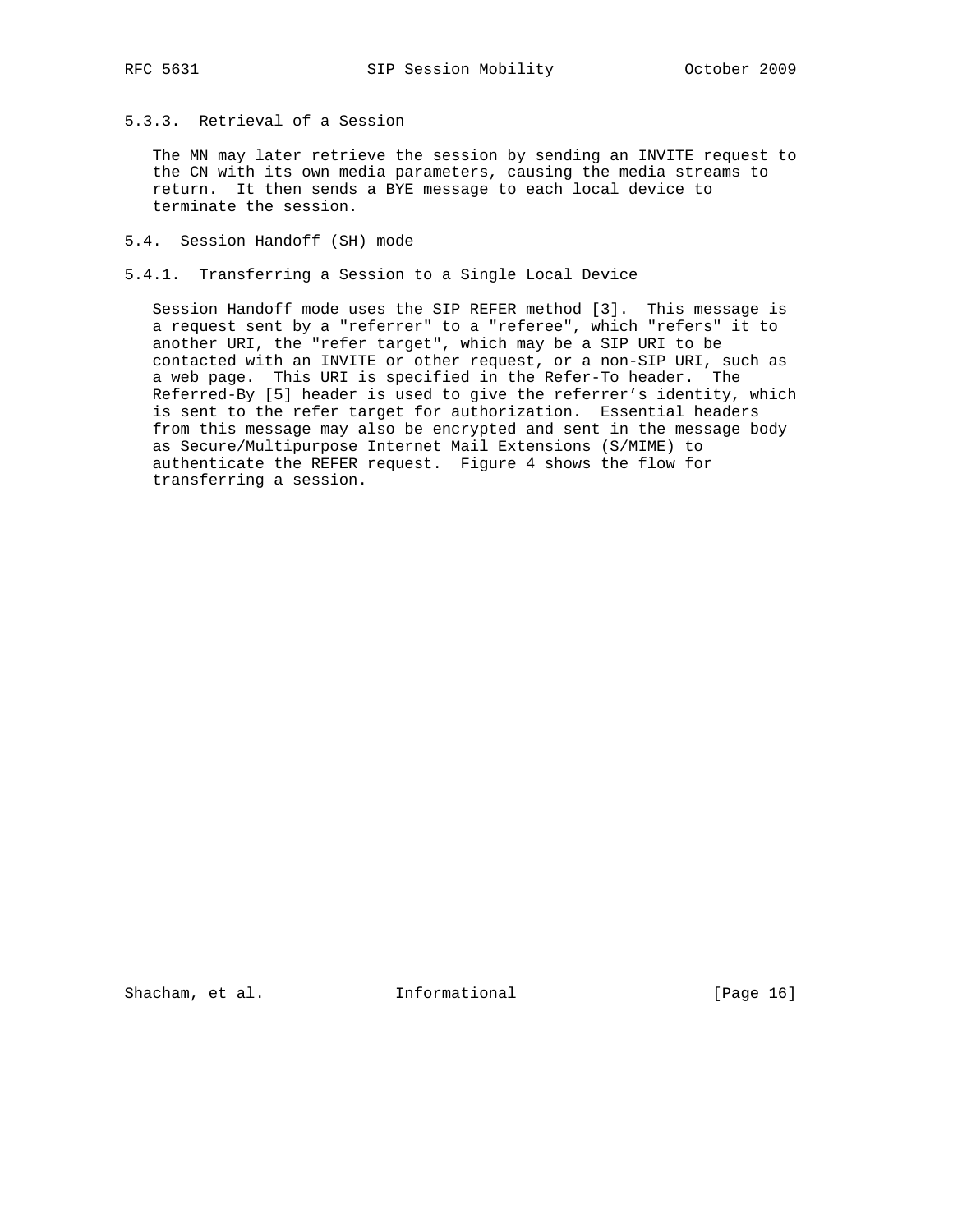device15 MN MN CN  $(1)$  REFER |<----------------------------| |  $(2)$  202 Accepted |---------------------------->| | (3) INVITE, Replaces |-------------------------------------------------->| | RTP | |<..................................................| |(4) 200 OK | | |<--------------------------------------------------| | RTP | |..................................................>| (5) ACK |-------------------------------------------------->|  $|(6)$  BYE | <------------------- $|(7)$  200 OK | |-------------------->| |(8) NOTIFY | | |---------------------------->| | |(9) 200 OK | | |<----------------------------| | | | | | | |

 Figure 4. Session Handoff mode flow for transfer to a single device.

The MN sends the following REFER request (1) to a local device:

 REFER sip:device15@example.com;gr=urn:uuid:qfnb443ccui SIP/2.0 To: <sip:device15@example.com;gr=urn:uuid:qfnb443ccui> From: <sip:bob@example.com> Refer-To:<sip:corresp@example.com;gr=urn:uuid:bbb6981;audio;video? Replaces="1@mn.example.com; to-tag=bbb;from-tag=aaa"> Referred-By: <sip:bob@example.com>

[S/MIME authentication body]

 This message refers the local device to invite the refer target, the CN, into a session. The "audio" and "video" tokens in the Refer-To URI are callee capabilities [10]. Here they are used to inform the referee that it should initiate an audio and video session with the CN. Also included in the URI is the Replaces header field, specifying that a Replaces header field should be included with the specified value in the subsequent INVITE request. The Replaces

Shacham, et al. **Informational** [Page 17]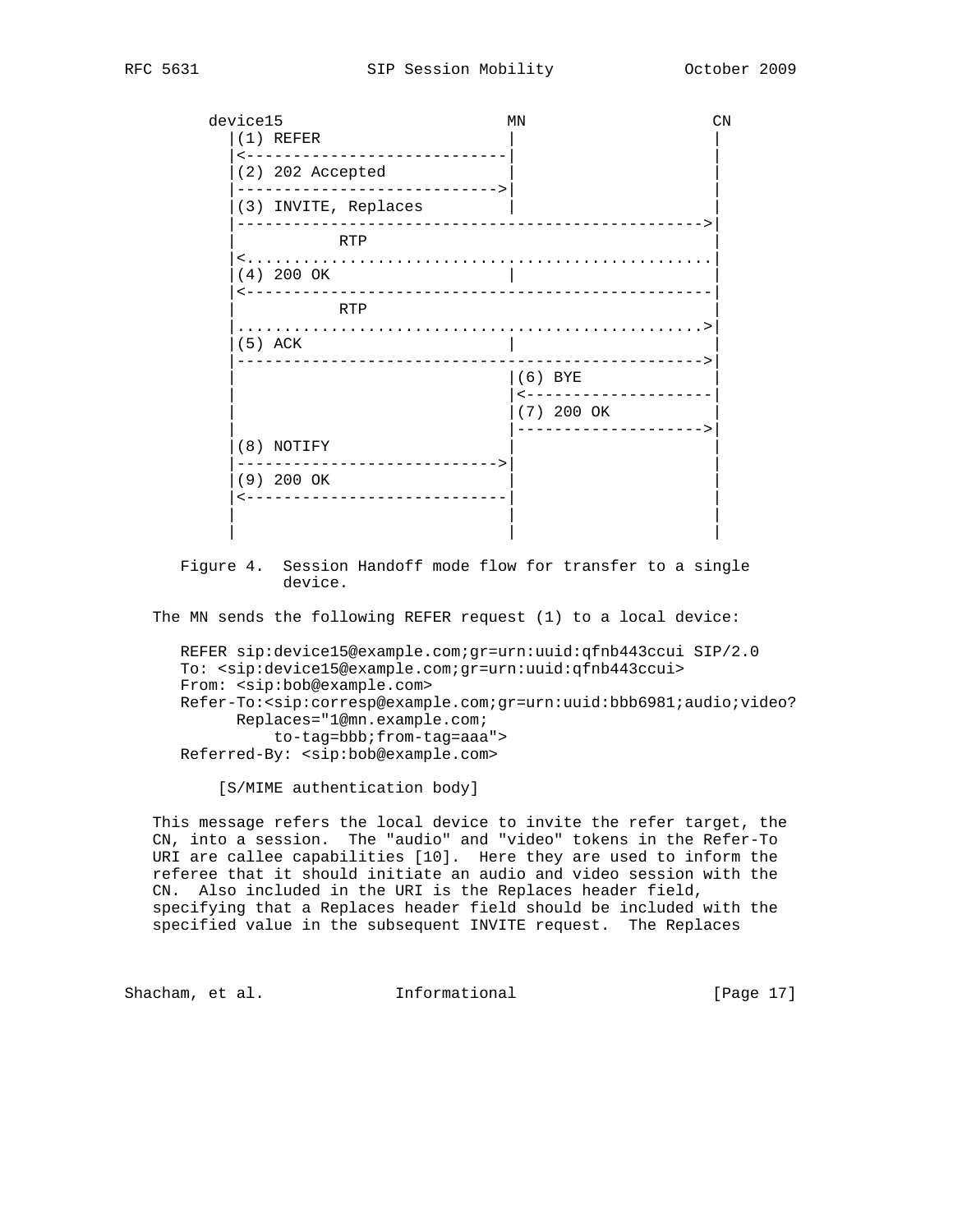header identifies an existing session that should be replaced by the new session. Here, the local device will request that the CN replaces its current session with the MN with the new session. According to [6], the CN should only accept a request to replace a session from certain authorized categories of users. One such type of user is the current participant in the session. The MN may, therefore, refer the local device to replace its current session with the CN. However, it provides authentication by encrypting several headers from the original REFER request in an S/MIME body that it sends in the REFER. The local device sends this body to the CN. This keeps a malicious user from indiscriminately replacing another user's session. Once the local device receives the REFER request, it sends an INVITE request to the CN, and a normal session setup ensues. The CN then tears down its session with the MN.

 Once the local device has established a session with the CN, it sends a NOTIFY request to the MN, as specified in [3]. This NOTIFY contains the To (including tag), From (including tag), and Call-ID header fields from the established session to allow the MN to subsequently retrieve the session, as described in Section 5.4.2.

 Once a session is transferred, the destination for MESSAGE requests moves automatically. Since a new session is established between the CN and the local device, any subsequent MESSAGE requests will be sent to that device.

 The transfer flow described above for media sessions may also be used to transfer an MSRP session. The local device will initiate an MSRP session in message (4), along with the other sessions. The REFER request (1) indicates that an MSRP session should be established using callee capabilities in the Refer-To header field, as it does for audio and video. Such a media feature tag, "message" has already been defined [11]. Once the local device receives the REFER request, it initiates an MSRP session with the CN. As the initiator, it will establish a TCP connection in order to carry the session (as specified in [7]), or will set up the session through its relay if configured to do so.

Shacham, et al. 1nformational 1999 [Page 18]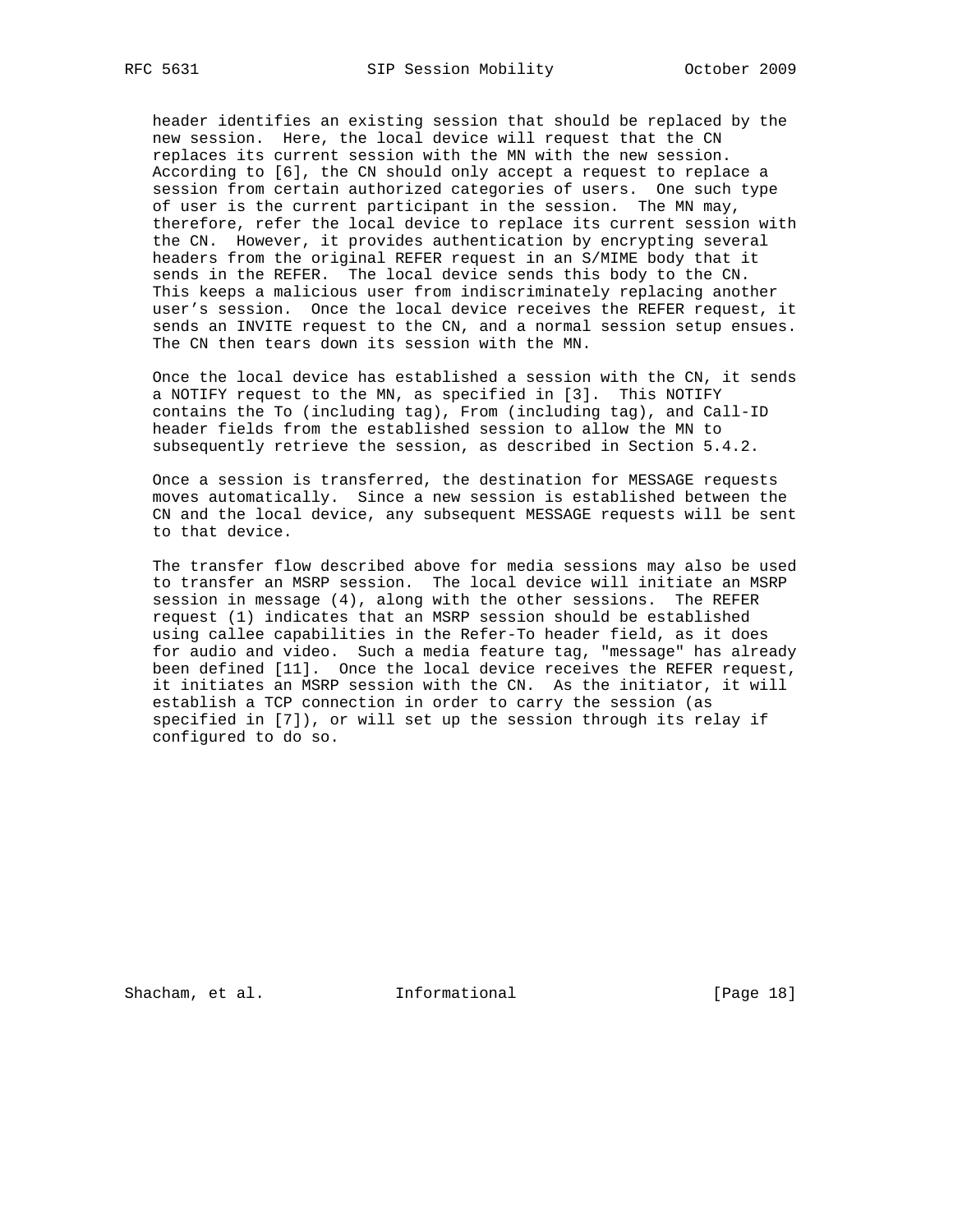5.4.2. Retrieval of a Session

| device15 |                  |                                | MN                                                                                                                    |  |  |  |
|----------|------------------|--------------------------------|-----------------------------------------------------------------------------------------------------------------------|--|--|--|
|          | $(1)$ REFER      | -----------------------------  |                                                                                                                       |  |  |  |
|          | (2) 202 Accepted |                                |                                                                                                                       |  |  |  |
|          | $(3)$ REFER      | ------------------------------ |                                                                                                                       |  |  |  |
|          | (4) 202 Accepted | -----------------------------  |                                                                                                                       |  |  |  |
|          |                  |                                | (5) INVITE, Replaces<br>---------------------<br>RTP<br><<br>$(6)$ 200 OK<br>--------------------<br>RTP<br>$(7)$ ACK |  |  |  |
|          |                  | $(8)$ BYE                      | ---------------------><br>__________________________                                                                  |  |  |  |
|          |                  | $(9)$ 200 OK                   |                                                                                                                       |  |  |  |
|          |                  |                                |                                                                                                                       |  |  |  |

Figure 5. Session Handoff mode flow for session retrieval.

 Figure 5 shows the flow for retrieval by the MN of a session currently on a local device. In order to better motivate the message flow, we start by describing the final INVITE (5) and work backwards. In order for a device to retrieve a session in Session Handoff mode, it must initiate a session with the CN that replaces the CN's existing session. The following message is sent by the MN to the CN (5):

 INVITE sip:corresp@example.com;gr=urn:uuid:bbb6981 SIP/2.0 To: <sip:corresp@example.com;gr=urn:uuid:bbb6981> From: <sip:bob@example.com> Replaces: 1@device15.example.com;to-tag=aaa;from-tag=bbb Referred-By: <sip:device15@example.com>

[S/MIME authentication body]

Shacham, et al. **Informational** [Page 19]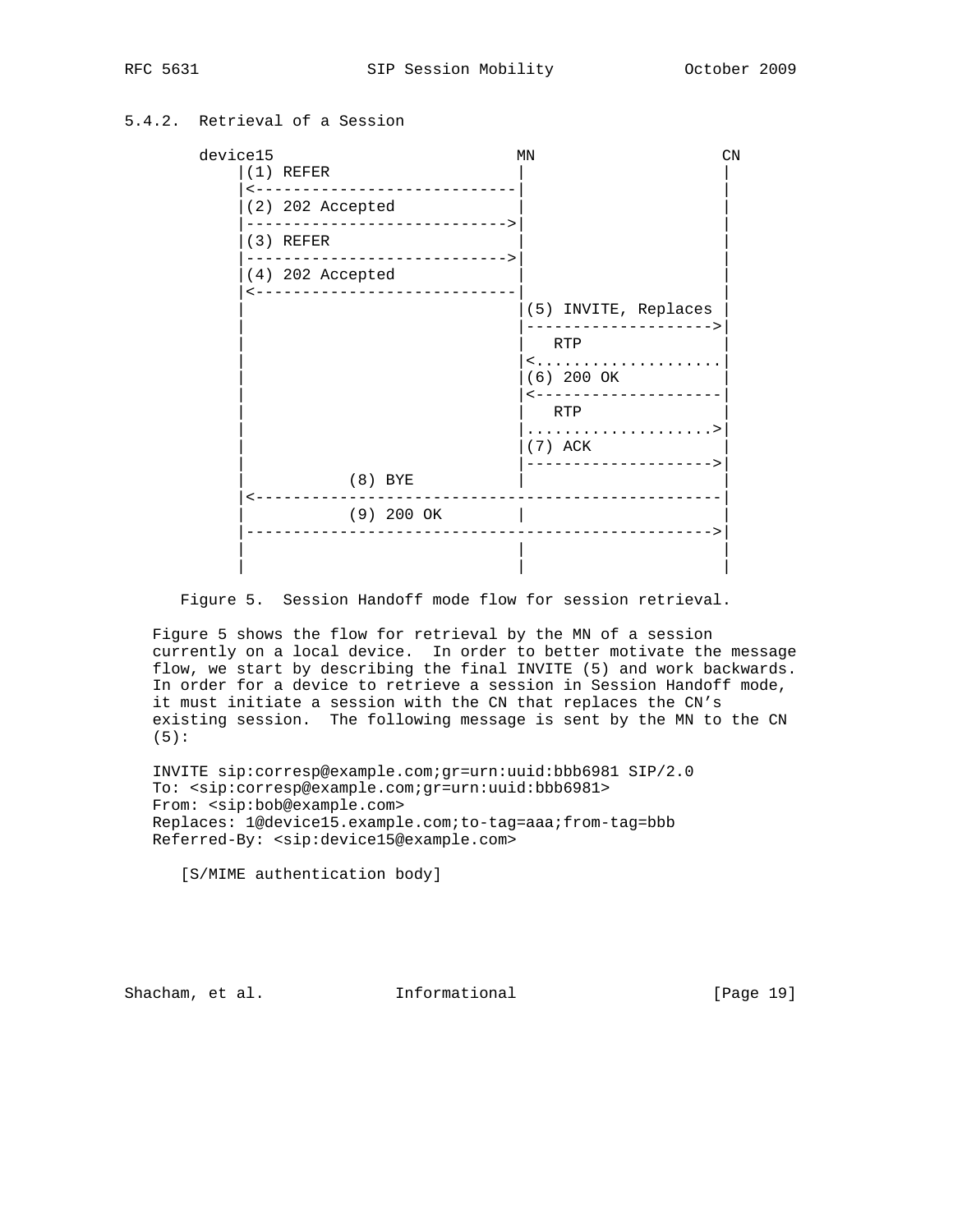Since the users on the MN and the local device are different identities, the MN needs to be referred by the local device and include its URI in the Referred-By header, in addition to including an S/MIME authentication body from the local device, in order to be permitted to replace the session. Therefore, the MN must receive a REFER request from the local device referring it to send this INVITE request. The user could use the user interface of the local device to send this REFER message. However, such an interface may not be available. Also, the user may wish to execute the transfer while running out of the office with mobile device in hand. In order for the MN to prompt the REFER from the local device, it sends a "nested REFER" [5], a REFER request for another REFER. In this case, the second REFER is sent back to the Mobile Node. That REFER must specify that the Replaces header be included in the subsequent INVITE request. The REFER request from the local device to the MN (3) is composed as follows:

REFER sip:bob@example.com;gr=urn:uuid:ytav223h67gb3 SIP/2.0 To: <sip:bob@example.com;gr=urn:uuid:ytav223h67gb3> From: <sip:device15@example.com> Refer-To: <sip:correspondent@example.com;gr=urn:uuid:bbb6981;audio; video?Replaces="1@device15.example.com;to-tag=aaa; from-tag=bbb"> Referred-By: <sip:device15@example.com>

[S/MIME authentication body]

 A header field is included in the Refer-To URI to specify the value of the Replaces header in the target INVITE request. In order to have this message sent to it, the MN must send the following REFER request (1):

REFER sip:device15@example.com;gr=urn:uuid:qfnb443ccui SIP/2.0 To: <sip:device15@example.com;gr=urn:uuid:qfnb443ccui> From: <sip:bob@example.com> Refer-To:<sip:bob@example.com;gr=urn:uuid:ytav223h67gb3;method=REFER ?Refer-To="<sip:correspondent@example.com;gr=urn:uuid:bbb6981; audio;video?Replaces=%221@device15.example.com; to-tag=aaa;from-tag=bbb%221>">

 The Refer-To header specifies that the MN is the refer target and that the referral be in the form of a REFER request. The header field specifies that the REFER request contains a Refer-To header containing the URI of the CN. That URI, itself, contains the "audio" and "video" callee capabilities that will tell the MN to initiate an audio and video call, and a header field specifying that the ultimate INVITE request contains a Replaces header. If the MN had previously transferred the session to the local device, it would have received

Shacham, et al. 1nformational 1999 [Page 20]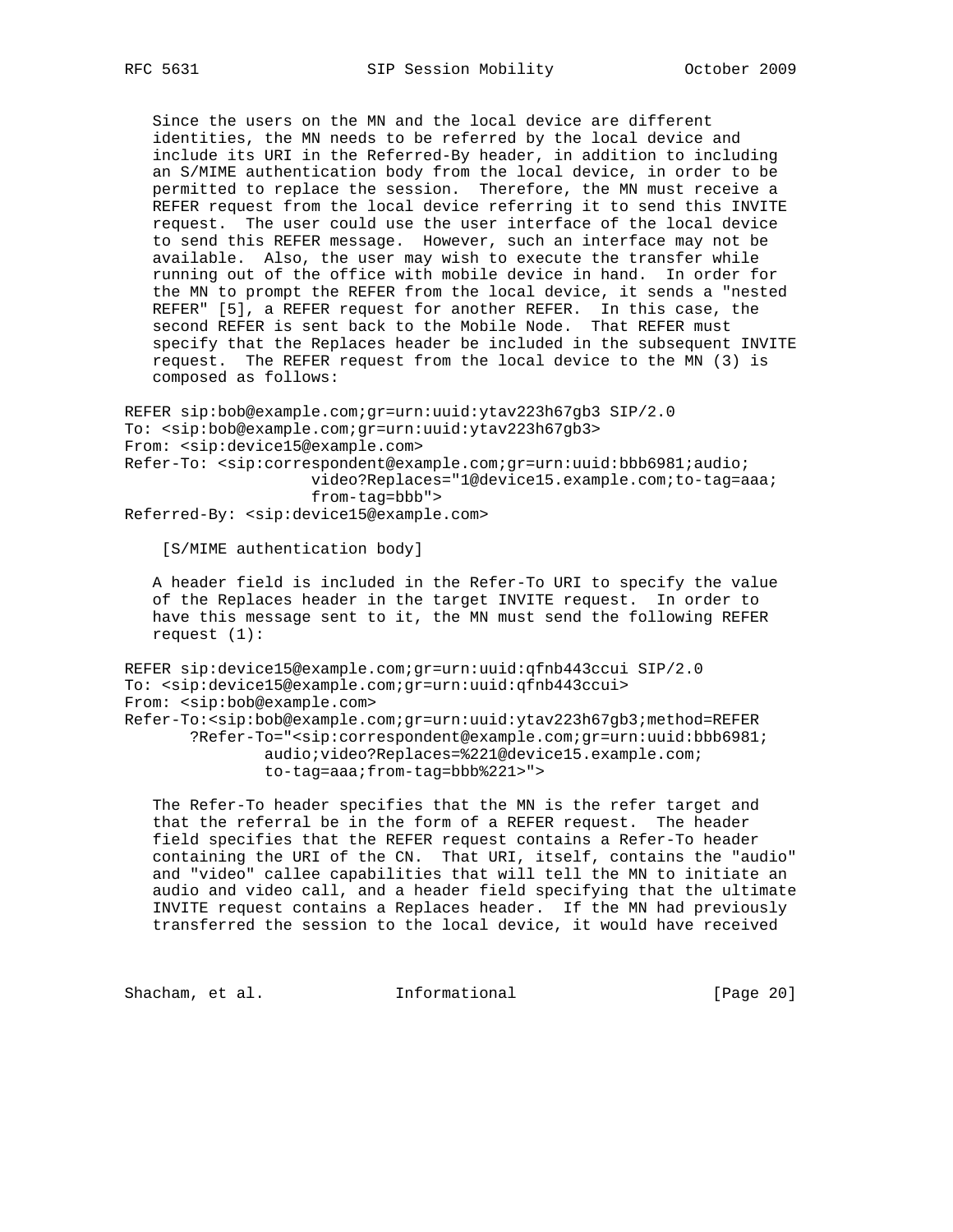these in the NOTIFY sent by the local device following the establishment of the session. If, on the other hand, the MN is retrieving a session it had not previously held, as mentioned above in Section 5.1.1, it gets these parameters by subscribing to the Dialog Event Package [13] of the local device. Such a subscription would only be granted, for instance, to the owner of the original device that carried the session. Even when these parameters are provided in the Replaces header, the local device does not accept the REFER request from anybody except the original participant in the session or the owner of the device. The MN receives the REFER request from the local device, sends the INVITE request to the CN, which accepts it, and, once the session is established, terminates its session with the local device.

### 5.4.3. Transfer to Multiple Devices

 Splitting a session in SH mode requires multiple media sessions to be established between the CN and local devices, without the MN controlling the signaling. This could be done by sending multiple REFER requests to the local devices, referring each to the CN. The disadvantage of this method is that there is currently no standard way to associate multiple sessions as part of a single call in SIP. Therefore, each session between the CN and a local device will be treated as a separate call. They may occupy different parts of the user interface, their media may not be available simultaneously, and they may have to be terminated separately. This certainly does not fulfill the requirement of seamlessness.

 This document describes the use of multi-device systems to overcome this problem. A local device's SLP UA queries for other devices and joins with them to create a "virtual device", or a Multi-Device System (MDS). We refer to the controlling device as the Multi-Device System Manager (MDSM). In a system that includes at least one mobility-enhanced device, one of them may act as the MDSM. In a system consisting entirely of basic devices, either a dedicated host or another local device from outside of the system acts as MDSM. When the MDSM subsequently receives a REFER request, it uses third party call control to set up media sessions between the CN and each device in the system. Specifically, it invites each local device into a separate session, and uses their media parameters (and possibly its own) in the INVITE request it sends to the CN.

 A single device may act as an MDSM for several different groups of devices, and also act as an ordinary device with only its native capabilities. There must be a way to address a request to a device and specify whether it is to the device itself or one of the multi device systems it controls. As mentioned above in Section 5.2, a device registers a separate contact for itself and for each of its

Shacham, et al. 1nformational 1999 [Page 21]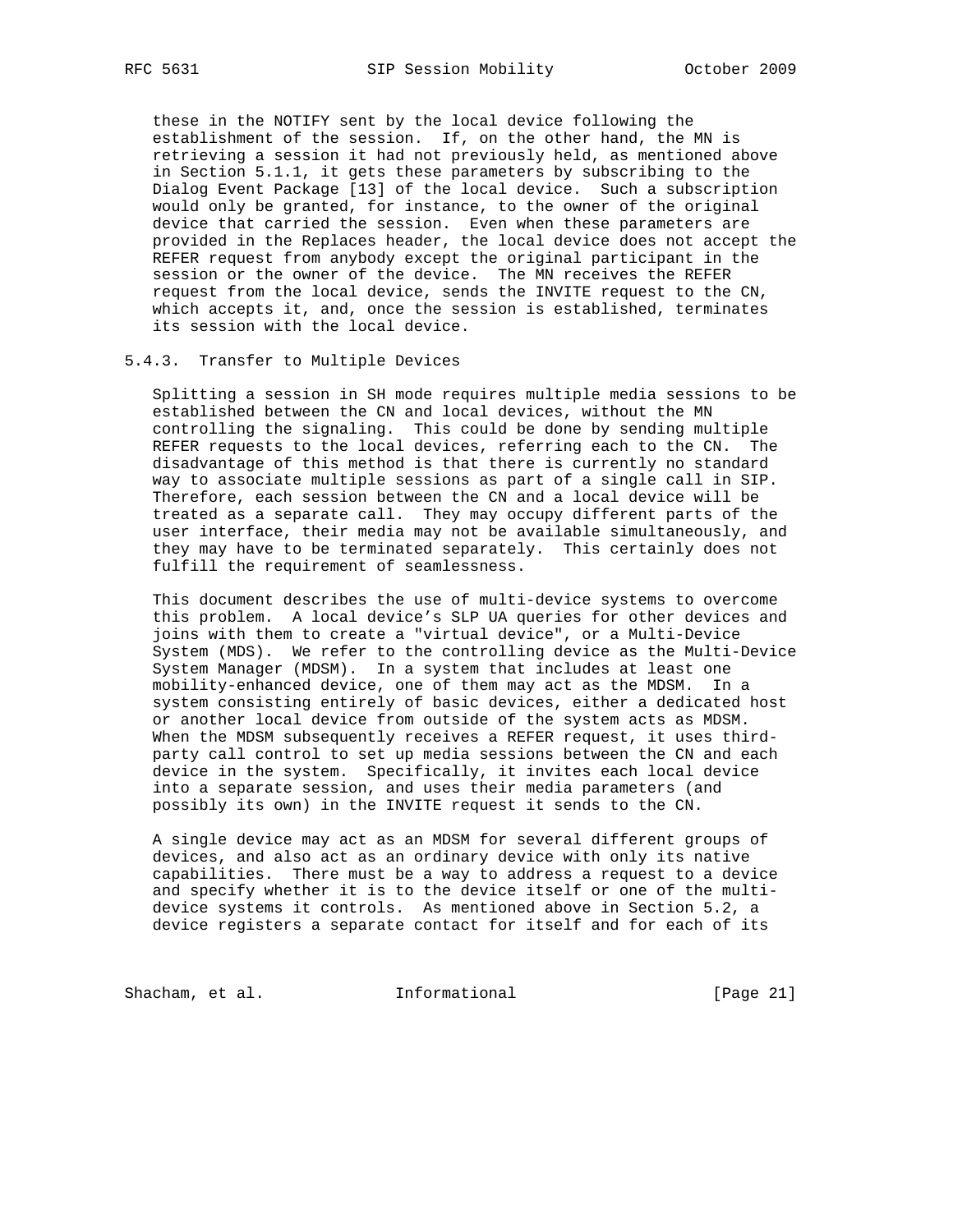multi-device systems. For example, the device with AOR "sip:device11@example.com" and hostname "device11.example.com" will register a contact "sip:device11@device11.example.com" that represents its own capabilities. Once it discovers other devices and creates an MDS, it will register a new contact, "sip:av1@device11.example.com". It associates a GRUU with each of these contacts. The device itself and any new system is registered in SLP using the GRUU. When the proxy receives a request addressed to a GRUU, it will rewrite it as the contact URI before forwarding the request to the device. The device will use this unique contact to determine whether to handle the request natively or with one of its systems.

 Figure 6 shows the transfer of a session to a multi-device system. The audio device has previously discovered the video device and created a multi-device system. The REFER request sent to "sip:device11@example.com;gr=urn:uuid:893eeeyuinm981" prompts the audio device to invite the video device into a session to ascertain its SDP, and then to invite the CN into a session using its own SDP and that of the video device.

Shacham, et al. **Informational** [Page 22]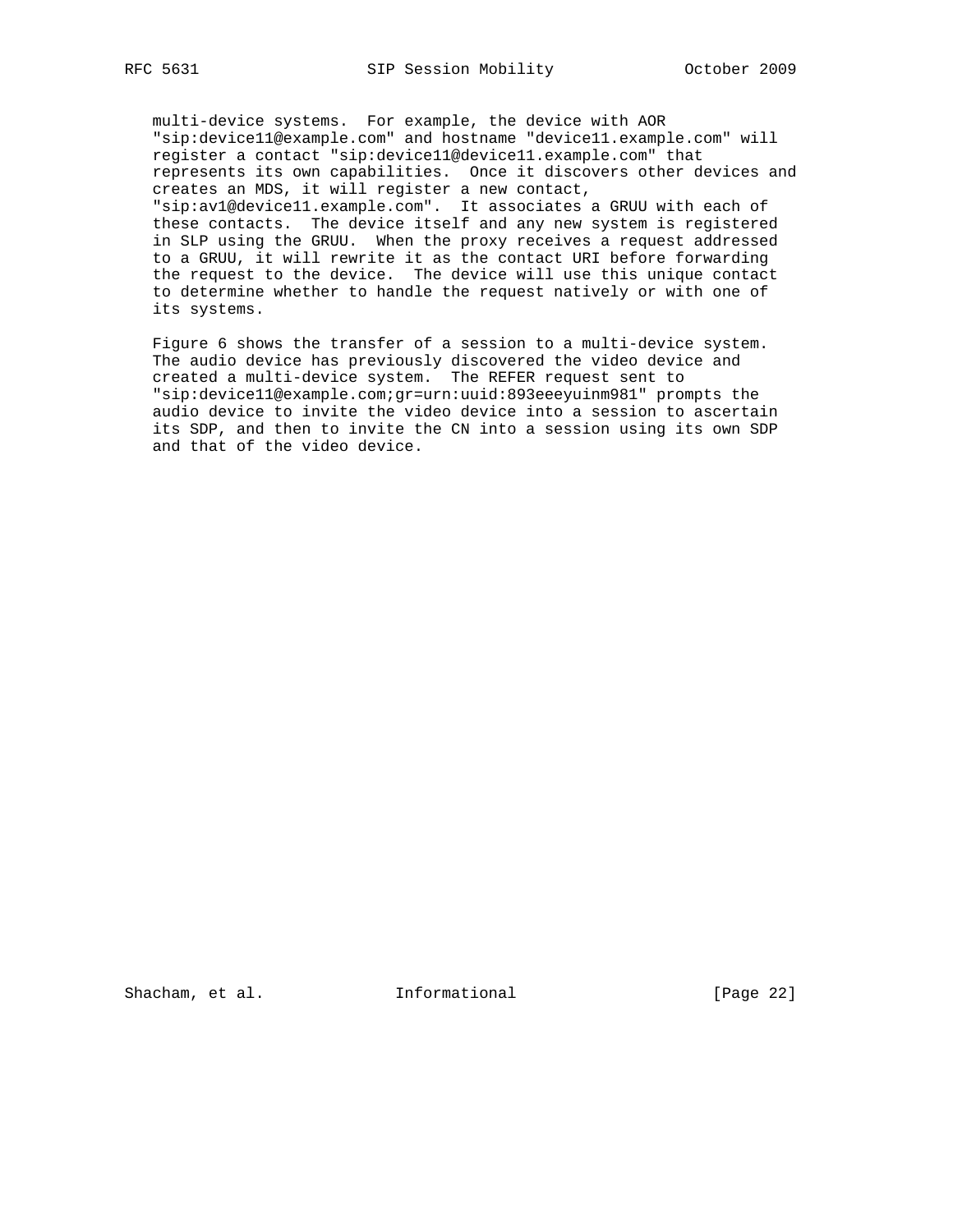| video                                 | audio                                     | ΜN                               | CN |
|---------------------------------------|-------------------------------------------|----------------------------------|----|
|                                       | $(1)$ REFER<br>--------------------       |                                  |    |
| (3) INVITE no sdp                     | (2) 202 Trying<br> ---------------------> |                                  |    |
| -------------------<br>(4) 200 OK SDP |                                           |                                  |    |
| _____________________                 |                                           | $(5)$ INVITE $a/v$ SDP, Replaces |    |
|                                       | RTP Audio                                 | <                                |    |
|                                       |                                           | RTP Video                        |    |
|                                       | $(6)$ 200 OK CN SDP                       | <------------------------------- |    |
|                                       |                                           | RTP Audio                        |    |
| ---------------------<br>RTP Video    |                                           |                                  |    |
|                                       | $ (8)$ ACK                                |                                  |    |
|                                       |                                           | $(9)$ BYE<br>------------        |    |
|                                       |                                           | $(10)$ 200 OK<br>----------->    |    |
|                                       |                                           |                                  |    |
|                                       |                                           |                                  |    |

Figure 6. Session Handoff to a multi-device system.

## 5.5. Distributing Sessions for Incoming Call

 The examples presented above have involved an established session that a user transfers to one or more devices. Another scenario would be for an incoming call to be immediately distributed between multiple devices when the user accepts the call. In such a case, the initial session would not yet be established when the transfer takes place.

 The transfer could be carried out in either of the transfer modes. However, complete handoff to a separate device, which is done in Session Handoff mode, could be achieved through existing means, such as proxying or redirection. MNC mode would be useful in a case where the user wishes to automatically include an additional device in a call. For instance, a user with a desk IP phone and a PC with a video camera could join the two into a single logical device. The

Shacham, et al. 1nformational [Page 23]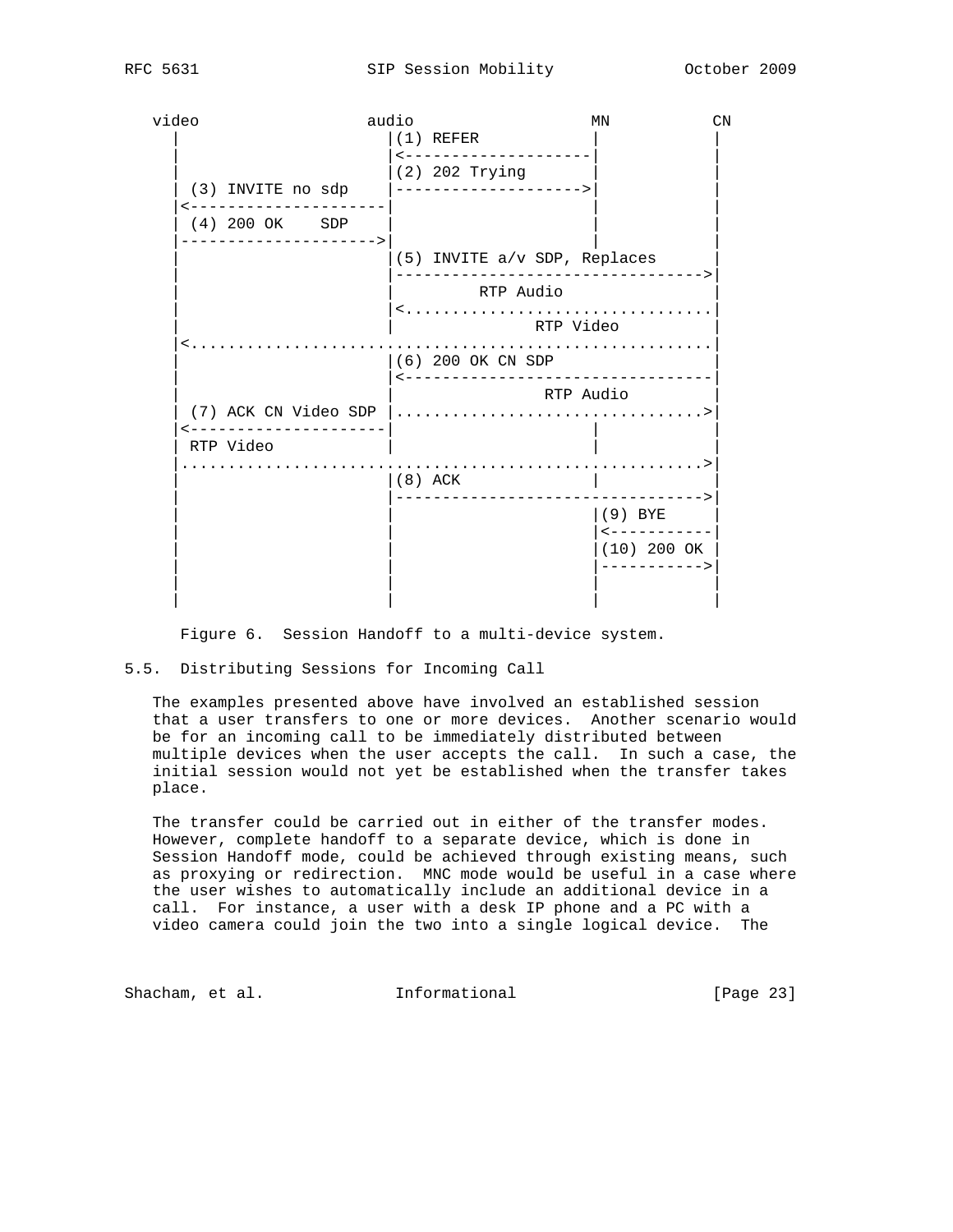SIP UA on the PC would, for any incoming call, send an INVITE request to the desk phone, setting the display name in the From header field to "Bob Jones (audio portion)", for instance, so that the user can identify the caller on the phone. The user could then either accept or reject, as he would with a call coming directly to the phone. If he accepts, the PC UA, acting as the controller, would respond to the caller with its video parameters and the phone's audio parameters in the SDP body. The final ACK from the Correspondent Node would then complete the session establishment.

 If the desk phone is registered as a contact for the user, it would also ring in response to the direct call being proxied there, in addition to the INVITE request sent by the controller, causing confusion to the user. The use of caller preferences can solve this problem, as the caller would indicate that the call should preferentially be proxied to devices with audio and video capabilities. It is likely that the caller would use caller preferences in any case, if they were available to him, to avoid the callee unknowingly picking up the IP phone when he has a video capable device available. However, since caller preferences are not yet widely supported on commercial devices, the callee must ensure the proper routing of the call. One solution would be for the PC to register its contact with a higher priority than the one given to the phone. The Call Processing Language (CPL) [22] (the "proxy" node) could then be used to specify that forking should be done to the set of user devices in sequence, rather than in parallel. Since all calls would first be sent to the PC as long as it were online, it would redirect any request that included only audio in its SDP.

5.6. Use of ICE in Session Mobility

 Interactive Connectivity Establishment (ICE) [27] is a protocol for Network Address Translator (NAT) traversal that may be used with SIP. Rather than negotiating addresses and ports used for media sessions directly in SDP, a list of possible address/ports (candidates) is exchanged, and the Session Traversal Utilities for NAT (STUN) [28] protocol is used to check which pairs of candidates may be used. ICE could be used in the call flows described in this section. In MNC mode, the candidates would be sent by each local device to the MN, who would exchange them with the CN. Afterward, each device would perform checks with the CN to determine an appropriate candidate. In SH mode, where the local device establishes a session with the CN, ICE would work no differently than in the standard case.

Shacham, et al. 1nformational 1999 [Page 24]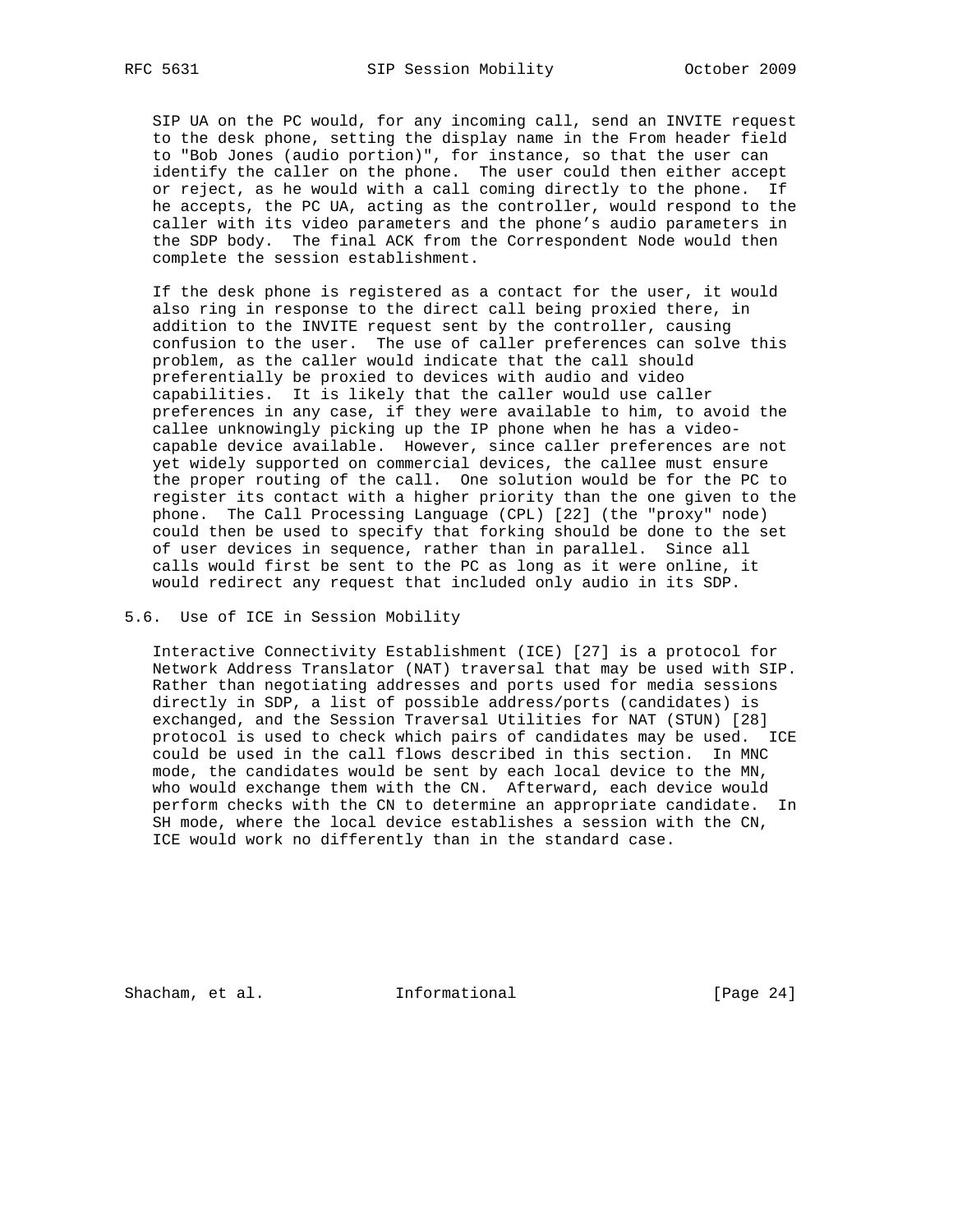# 6. Reconciling Device Capability Differences

 Session mobility sometimes involves the transfer of a session between devices with different capabilities. For example, the codec being used in the current session may not be available on the new device. Furthermore, that device may not support any codec that is supported by the CN. In addition to codecs, devices may have different resolutions or bandwidth limitations that must be taken into account when carrying out a session transfer.

### 6.1. Codec Differences

 Before executing a session transfer, the device checks the capabilities of the CN and the new device. These may be found through either the SIP OPTIONS method, used in SIP to query a device's media capabilities, or may be included as SLP service attributes. Since the OPTIONS method is standard, it is suggested to be used to query the CN, while SLP is suggested to be used to get the media capabilities of local devices, since it is already being used for them.

 If the CN and the local device are found to have a common codec, the transfer flow will negotiate that this should become the codec used in the media session. In MNC mode, the MN forwards the response from the local device to the CN, who will choose a codec it supports from those available. In Session Handoff mode, the MN sends a REFER request to the local device and allows it to negotiate a common codec with the CN during their session establishment. No special behavior of the MN is required.

 If the MN sees that a common codec does not exist, it executes the transfer through an intermediate transcoding service. Rather than establishing a direct media session between the CN and the local device, separate sessions are established between the transcoder and each of them, with the transcoder translating between the streams. The Mobile Node discovers available transcoders through some means, including SLP.

 Using transcoding services in SIP is defined in [18] using third party call control. In MNC mode, the Mobile Node establishes one media session between the transcoder and the CN, and one between the transcoder and the local device. This differs from the normal transcoding case, where one party establishes a media session between itself and the transcoder and one between the transcoder and the other party. The MN starts by sending an INVITE request to the local device with no body; it receives in the response the list of codecs that the device can use. It then repeats this for the CN, and receives its available codecs. It chooses one codec from each side,

Shacham, et al. 1nformational 1999 [Page 25]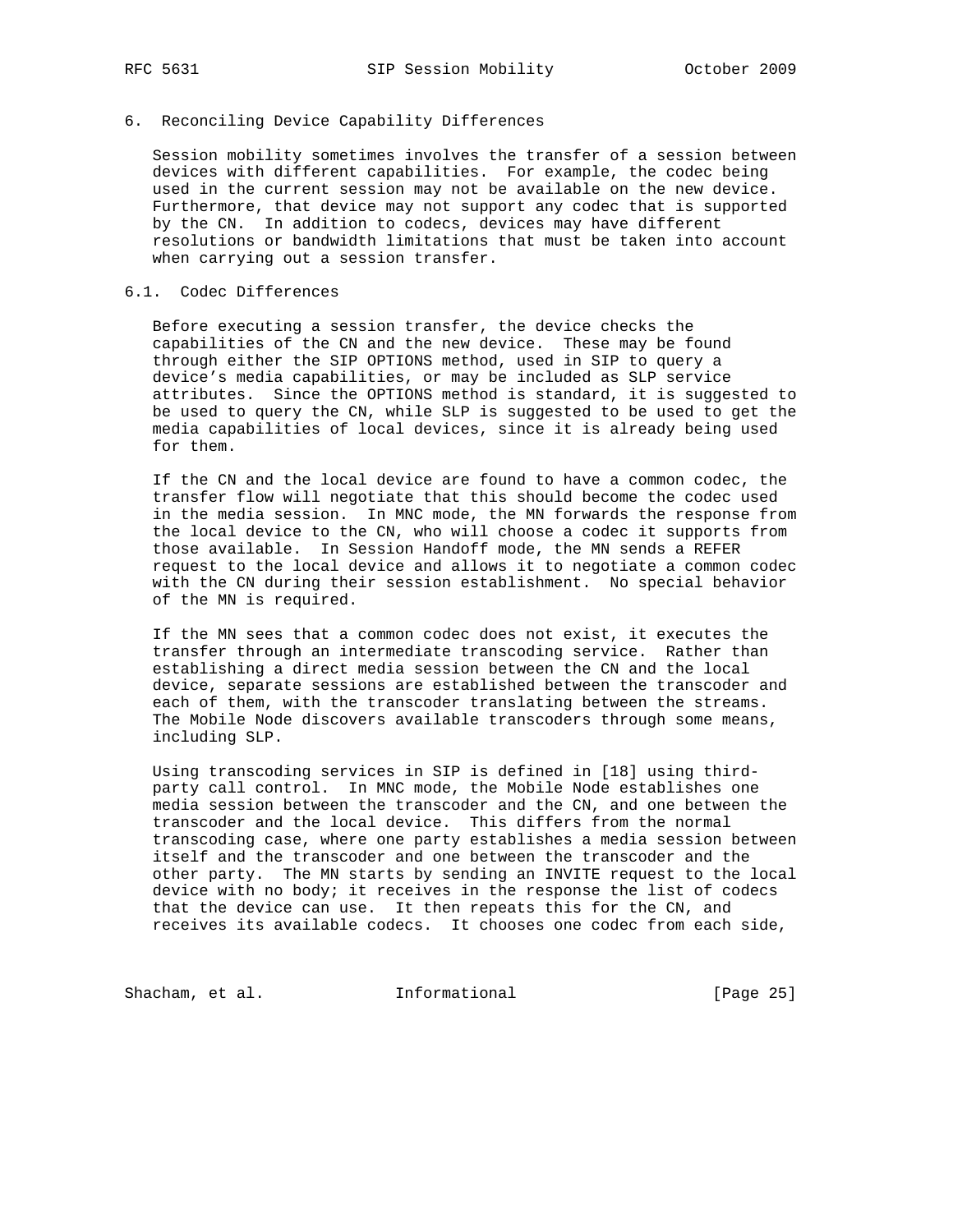along with the address and port of each device, and combines them in an INVITE request sent to the transcoder. The transcoder responds with the ports on which it will accept each stream. The appropriate port information is sent individually to the CN and the local device. Once the three sessions have been established, two media sessions exist, and the transcoder translates between them. This flow is shown in Figure 7.

| AN |           | Transcoder                                               |                            | ΜN |                                                  | CN        |  |
|----|-----------|----------------------------------------------------------|----------------------------|----|--------------------------------------------------|-----------|--|
|    | (codec A) |                                                          |                            |    |                                                  | (codec B) |  |
|    |           | $(1)$ INVITE no sdp                                      |                            |    |                                                  |           |  |
|    |           | $(2)$ 200 AN params                                      | -----------                |    |                                                  |           |  |
|    |           |                                                          |                            |    | (3) INVITE no sdp                                |           |  |
|    |           |                                                          |                            |    |                                                  |           |  |
|    |           |                                                          |                            |    | $(4)$ 200 OK CN params<br>---------------------- |           |  |
|    |           | (5) INVITE AN, CN params<br>---------------------------- |                            |    |                                                  |           |  |
|    |           | (6) 200 OK TA, TB params<br>---------------------------- |                            |    |                                                  |           |  |
|    |           | (7) ACK                                                  | __________________________ |    |                                                  |           |  |
|    |           | (8) ACK TA params                                        |                            |    |                                                  |           |  |
|    | RTP       | _____________________________                            |                            |    |                                                  |           |  |
|    | . >       | RTP                                                      |                            |    |                                                  |           |  |
|    |           |                                                          |                            |    | (9) ACK TB params<br>----------------------      |           |  |
|    |           |                                                          |                            |    | <b>RTP</b>                                       |           |  |
|    | RTP       | $\leq$                                                   |                            |    |                                                  |           |  |
|    | $\leq$    |                                                          |                            |    |                                                  |           |  |
|    |           |                                                          |                            |    |                                                  |           |  |

 Figure 7. Transfer of a session in Mobile Node Control mode through a transcoder to translate between native codecs of CN and an audio node AN, where they share no common codec.

 In Session Handoff mode, the local device itself establishes a session with the CN through the transcoder. After receiving the REFER request, it uses the OPTIONS method to find the capabilities of the CN. It will then use a common codec, if available, in the session setup, or set up the transcoded session using third-party call control as in [18].

Shacham, et al. **Informational** [Page 26]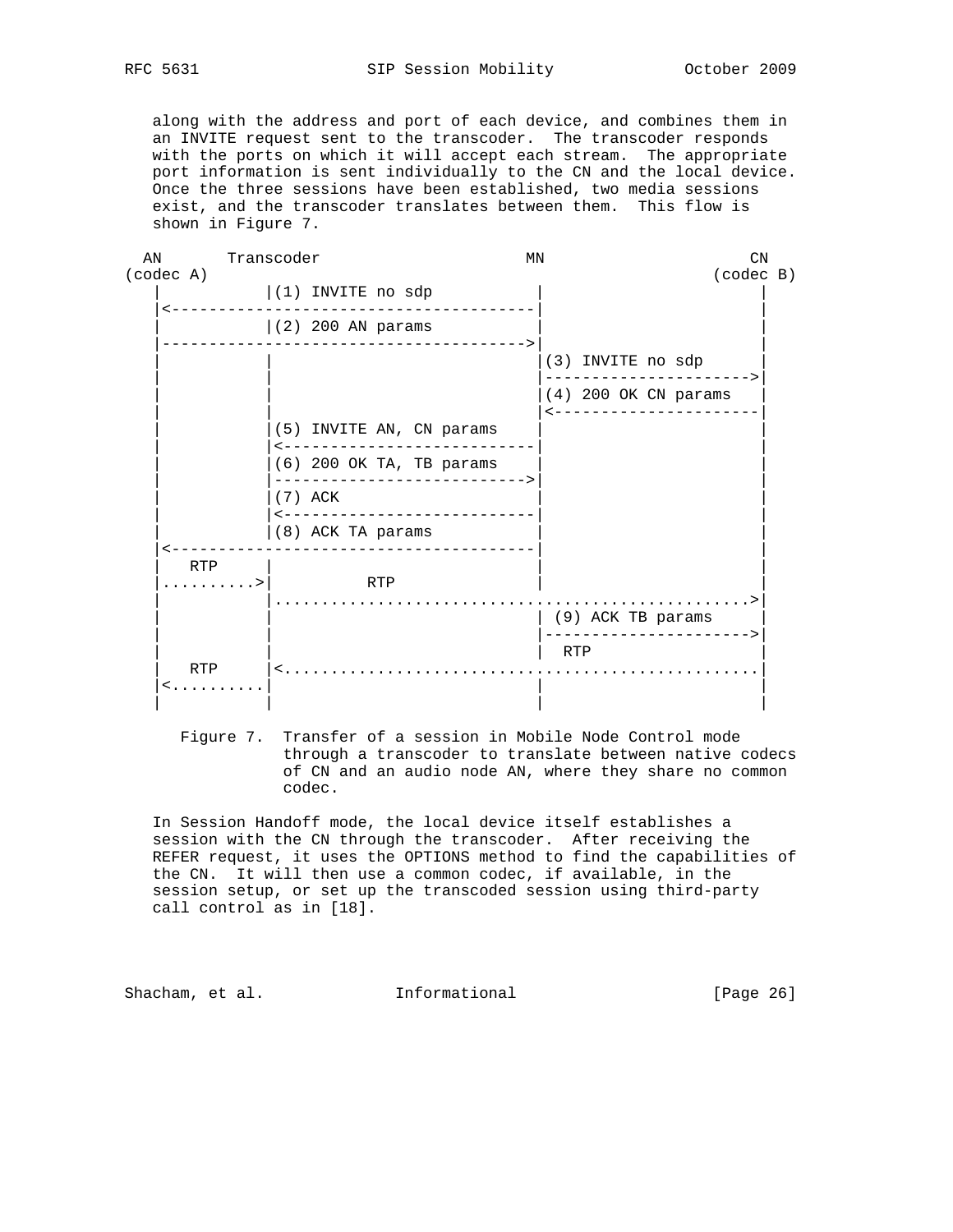## 6.2. Display Resolution and Bandwidth Differences

 Other differences in device capabilities, such as display resolution and bandwidth limitations, are also suggested to be reconciled during transfer. For example, a mobile device, limited both in its display size and bandwidth, will likely be receiving the video stream from the other call participant at a low resolution and frame rate. When the user transfers his video output to a large-screen display, he may start viewing much higher-quality video at the higher native resolution of the display and at a higher frame rate.

 Changing the image resolution and frame rate requires no special handling by the MN. An SDP format is defined [19] for specifying these and other parameters for the H.263+ codec, for example. The suitable image formats and corresponding MPIs (Minimum Picture Interval, related to the frame rate) supported for the given codec are listed following the media line, in order of preference. For example, the following lines in SDP would indicate that a device supports the H.263 codec (value 34) with the image sizes of 16CIF, 4CIF, CIF, and QCIF (with the MPI for each format following the "="):

 m=video 60300 RTP/AVP 34 a=fmtp:34 16CIF=8;4CIF=6;CIF=4;QCIF=3

 In MNC mode, the response by the local device (Figure 2, message 2) to the initial INVITE request sent by the MN includes this line in the SDP body, and the MN then includes it in the INVITE request sent to the CN (3). In Session Handoff mode, the local device includes this parameter in the INVITE request sent to the CN (Figure 4, message 3) after receiving the REFER request. If the local device is not configured to include the supported image sizes during session establishment, the information could be made available through SLP. The MN then includes it in the INVITE request sent to the CN in Mobile Node Control mode. However, this information is not sent in Session Handoff mode unless the local device was configured to send it. In both modes, the MN sends its own resolution and frame rate preferences in the body of the INVITE request sent to retrieve the session.

7. Simultaneous Session Transfer

 A session transfer may be carried out by one call participant after the other participant has transferred the session on his side. If the first transfer was done in MNC mode, a subset of the original session media is now on local devices. The MN receives either a re-INVITE from the other participant or an INVITE request from a local device on the other side. This message carries the new media parameters of the session. The MN, therefore, must send a re-INVITE

Shacham, et al. 1nformational [Page 27]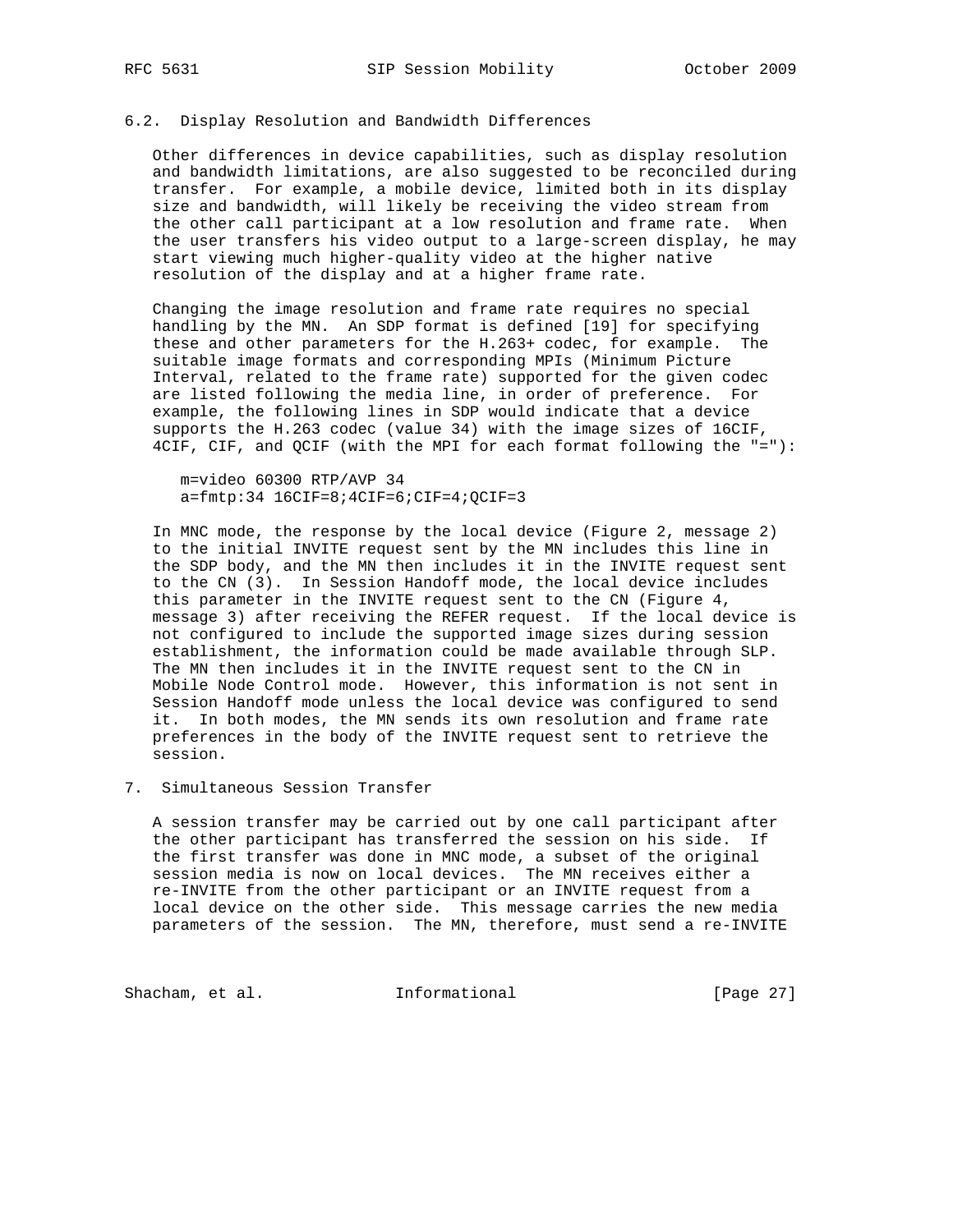to any local devices with these parameters. It then includes the parameters returned from these devices in the 200 OK response. If the first transfer was done in SH mode, the local device will directly receive the session transfer message from the other party and will follow the normal procedure for responding to an INVITE request. If it is controlling other local devices for this session as part of an MDS, it follows the procedure above, where the first transfer was done in MNC mode.

 It may occur that both participants attempt a transfer at the same time. In MNC mode, each node initiates a session with a local device, then sends a re-INVITE to the other node. Section 14.2 in [1] mandates a 491 response when a re-INVITE is received for a dialog once another re-INVITE has already been sent. Once both parties receive this response, they each generate a random timer with staggered intervals. Once its timer fires, each participant attempts the re-INVITE again. The first to receive it from the other participant responds to it with the SDP parameters of its local device. Both participants then send an ACK request to their local device containing the new parameters obtained from the other one during the re-INVITE process.

 In SH mode, if both participants attempt a transfer at the same time, after one node sends a REFER request to the local device, it receives the INVITE request from the local device on the other end. The appropriate protocol definition could mandate that a 491 response be sent in this case, as well. This response would be returned to the referrer in a NOTIFY indicating the status of the referred session establishment. The staggered timer solution described above could work. The MN would cancel the REFER request sent to the local device, then wait a random amount of time before sending it again.

### 8. Session Termination

 Once a session has been transferred, the user may terminate it by hanging up the current device, as he would do in a call originating on that device. This should be true even when the session is using several local devices. In MNC mode, when the user hangs up the current device, a BYE request is sent to the controller. The controller must then send a BYE request to each device used in the transfer and a BYE request to the CN. An MDSM used for SH mode must follow the same procedure. In SH mode, the current device has previously initiated an ordinary session with the CN in response to the REFER request, and the BYE it sends to the CN on hang-up requires no special handling.

Shacham, et al. 1nformational 1999 [Page 28]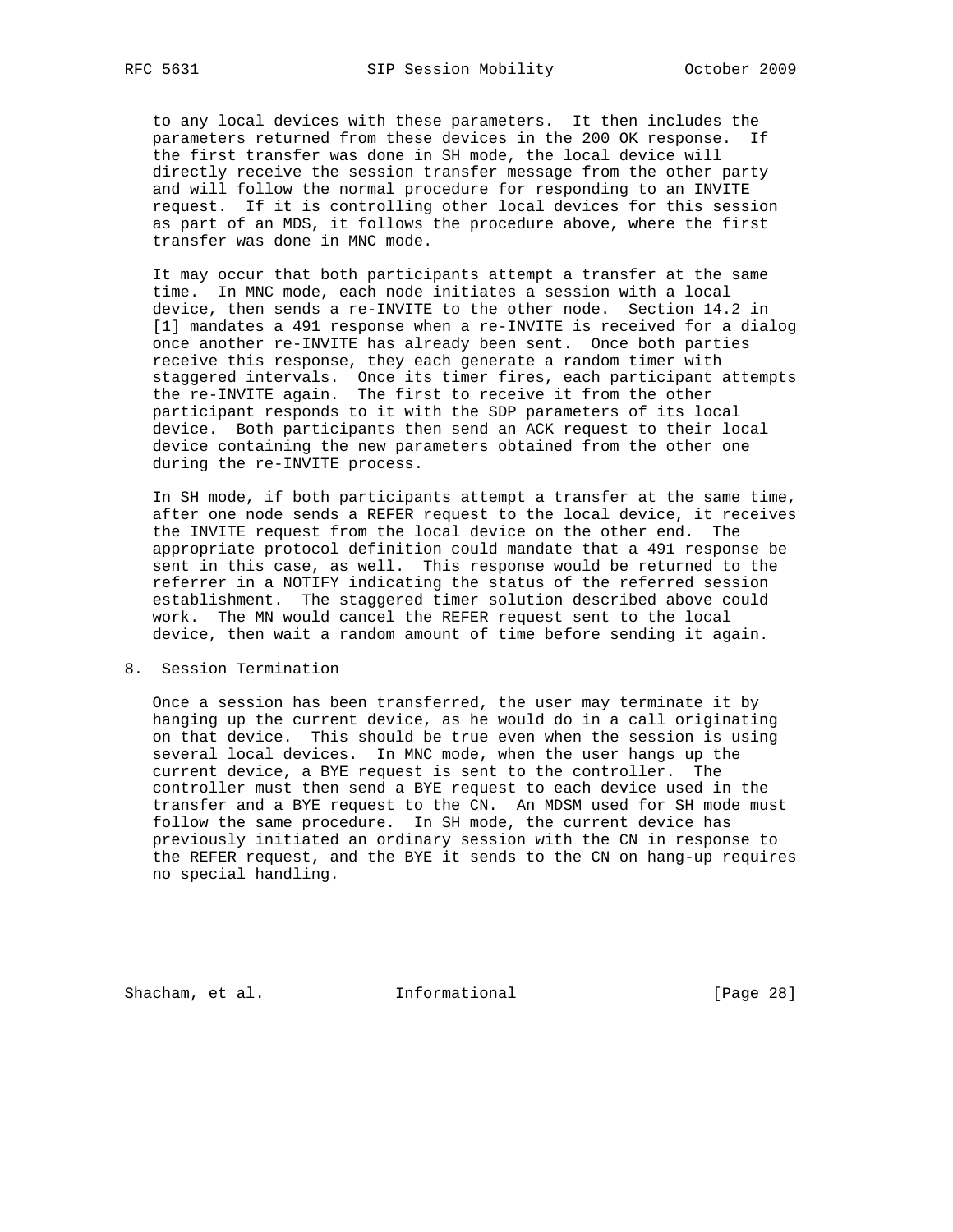### 9. Security Considerations

 As this work is based heavily on the work in [2], [3], and [5], the security considerations described in those documents apply. We discuss here the particular issues of authorizing use of local devices, providing media-level security following transfer, and the issue of flooding attacks in MNC mode.

## 9.1. Authorization for Using Local Devices

 It is necessary that the use of a local device be limited to authorized parties. As stated earlier, this document assumes both personal and public devices, and these have different authorization policies. A personal device only accepts transfer requests from a single identity, the device owner. Therefore, the most appropriate means of access control is to maintain a list of identities representing the device owner authorized to transfer sessions to the device. As mentioned before, the device is configured with an AOR representing its status as a transfer device, in addition to the user's AOR. Only requests made to the device AOR follow the access list, while incoming requests to the user's AOR are accepted from anyone (provided that a white or blacklist or other policy does not preclude their request from being accepted). The SIP-Identity header [25] is used to securely identify the initiator of a SIP request. That specification can be used in our use-cases when the local device must ensure that the INVITE or REFER request in MNC or SH mode, respectively, is indeed from the owner of the device.

 Public devices accept transfer requests from a large number of identities. Access lists may be used for this purpose. Alternatively, since devices are often available to categories of users, such as "manager" or "faculty member", an appropriate solution may be to use trait-based authorization [23]. Using this mechanism, a user may acquire, from a trusted authorization service, an "assertion" of his user status and permissions. The assertion, or a reference to it, is included in the request to use the device.

### 9.2. Maintaining Media Security During Session Mobility

## 9.2.1. Establishing Secure RTP Using SDP

 Confidentiality, message authentication, and replay protection are necessary in internet protocols, including those used for real-time multimedia communications. The Secure Real-time Transfer Protocol (SRTP) [14] provides these for RTP streams. Since SRTP may be used to carry the media sessions of SIP devices, such as the MN and CN, we

Shacham, et al. 1nformational 1999 [Page 29]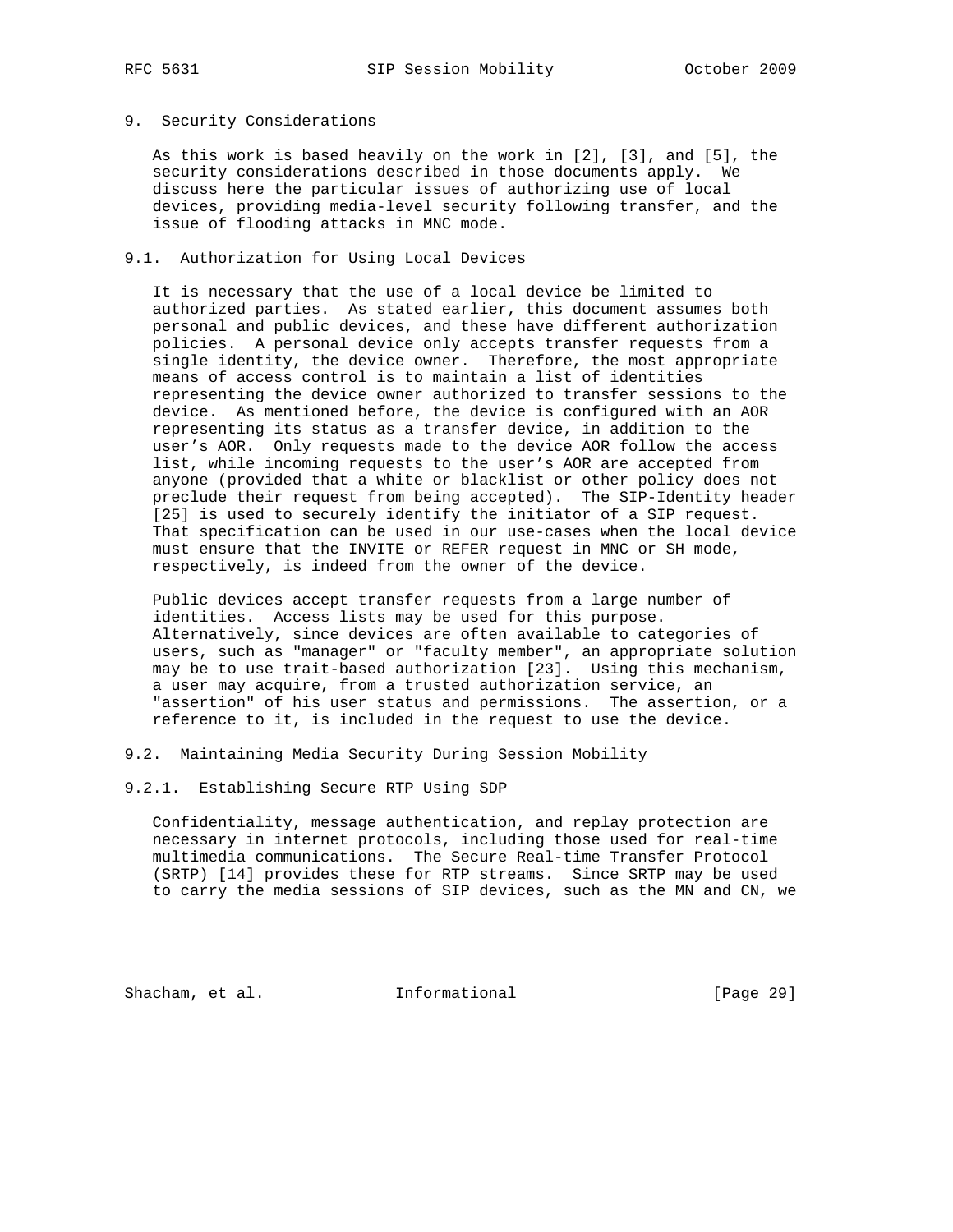discuss how to ensure that the session continues to use SRTP following the transfer to another device. This is also discussed in less detail in [2].

 The establishment of secure RTP communications through SDP is defined by two documents. The "crypto" attribute [15] is a media-level attribute whose value includes the desired cryptographic suite and key parameters used to perform symmetric encryption on the RTP packets. Since the key information is sent in the SDP body with no dedicated encryption or integrity protection, a separate protocol such as S/MIME must be used to protect the signaling messages. Another document [16] specifies the "key-mgmt" attribute used to provide parameters for a key management protocol, such as MIKEY. Using this attribute, the two participants exchange keys encrypted by a public or shared key, or negotiate a key using the Diffie-Hellman method.

 The use of cryptographic parameters in SDP does not change the message flows described earlier in this document. For instance, in MNC mode shown in Figure 2, the response from the local device (2) will include, in addition to any supported media type, cryptographic information for each type. This cryptographic information will be a list of attribute lines describing the crypto suite and key parameters using either of the two attributes mentioned. These lines will be sent by the MN to the CN in the subsequent request (3). The CN will choose a cryptographic method and return its own key information in the response (4). Maintaining a secure media session in SH mode requires the local device to negotiate a cryptographic relationship in the session that it establishes following its receipt of the REFER request.

 It is noted in [2] that establishing media security in third party call control depends on the cooperation of the controller. In this document, the Mobile Node (MN) in Mobile Node Control mode (MNC) has the role of controller in 3pcc, while in the Session Handoff (SH) mode, MN uses the REFER method instead. The following is an excerpt from that document:

 End-to-end media security is based on the exchange of keying material within SDP. The proper operation of these mechanisms with third party call control depends on the controller behaving properly. So long as it is not attempting to explicitly disable these mechanisms, the protocols will properly operate between the participants, resulting in a secure media session that even the controller cannot eavesdrop or modify. Since third party call control is based on a model of trust between the users and the controller, it is reasonable to assume it is operating in a well behaved manner. However, there is no cryptographic means that can

Shacham, et al. 10. Informational [Page 30]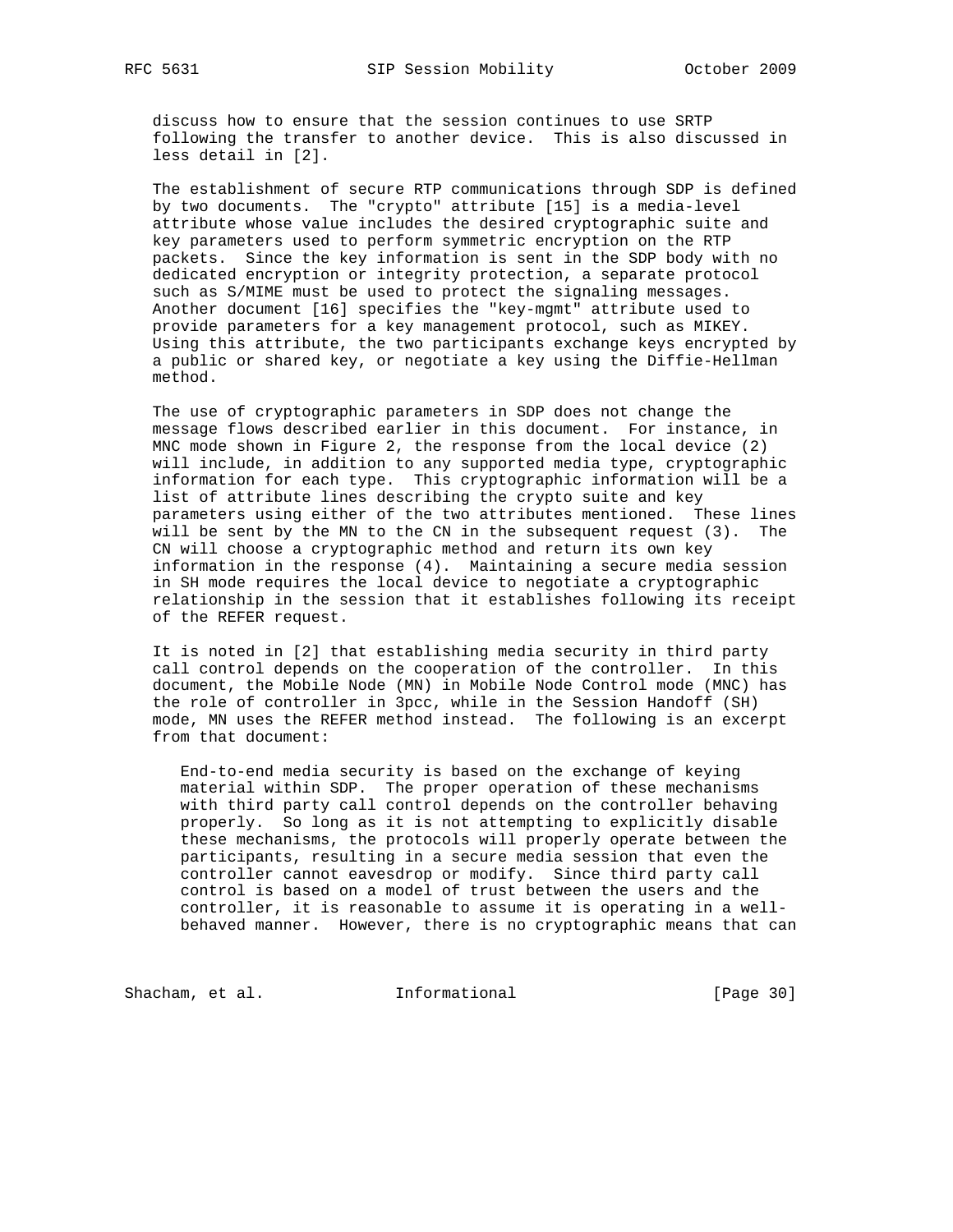prevent the controller from interfering with the initial exchanges of keying materials. As a result, it is trivially possibl[e] for the controller to insert itself as an intermediary on the media exchange, if it should so desire.

 We note here that given the model presented in this document, where the controller is operated by the same person that uses the local device, i.e., the MN user, there is even more reason to believe that the controller will be well-behaved and will not interfere with the initial transfer of key exchanges.

### 9.2.2. Securing Media Using the Transport Layer

 The exchange of media could alternatively be secured at the transport layer, using either TLS or Datagram Transport Layer Security (DTLS) [24]. The one consideration for use of these protocols in session mobility would be assigning the client and server roles. In SH mode, it may be assumed that the local device, the referee, would act as the client, since it is initiating the signaling session with the CN. However, in MNC mode, these roles would be unclear. The same problem was mentioned above in establishing a secure connection for an MSRP session transferred in MNC mode. This problem could be solved through the use of Connection-Oriented Media (COMEDIA) [26], which specifies the "setup" SDP attribute to negotiate these roles.

 We describe here briefly how this is done. In the MNC exchange shown in Figure 2, the local device chooses whether to specify a media session over a secured transport in its response to the MN. If so, it includes under the media line a "setup" attribute set to either "active", "passive", or "actpass". This is sent on to the CN. Assuming it agreed to such a session, it responds with a "setup" attribute, as per the COMEDIA specifications. This is then sent by the MN to the local device. If the local device and CN agreed on their roles, the appropriate session could be established, through which the media would be transmitted. Before they transmit media between them, the CN and local device exchange messages to establish the TLS or DTLS session. This same approach could be used to establish an SRTP security context over DTLS, as per [31].

### 9.3. Flooding Attacks in MNC Mode

 The MNC call flows in this document, where one device instructs another device to send an RTP flow to a third one, present the possibility of a flooding attack. This is a general problem that relates to any use of 3pcc. In this document, it is only a concern where the device is public, as described at the beginning of this section, and a large group of people can transfer media to it, since there may not be a very strong trust relationship between the device

Shacham, et al. 1nformational [Page 31]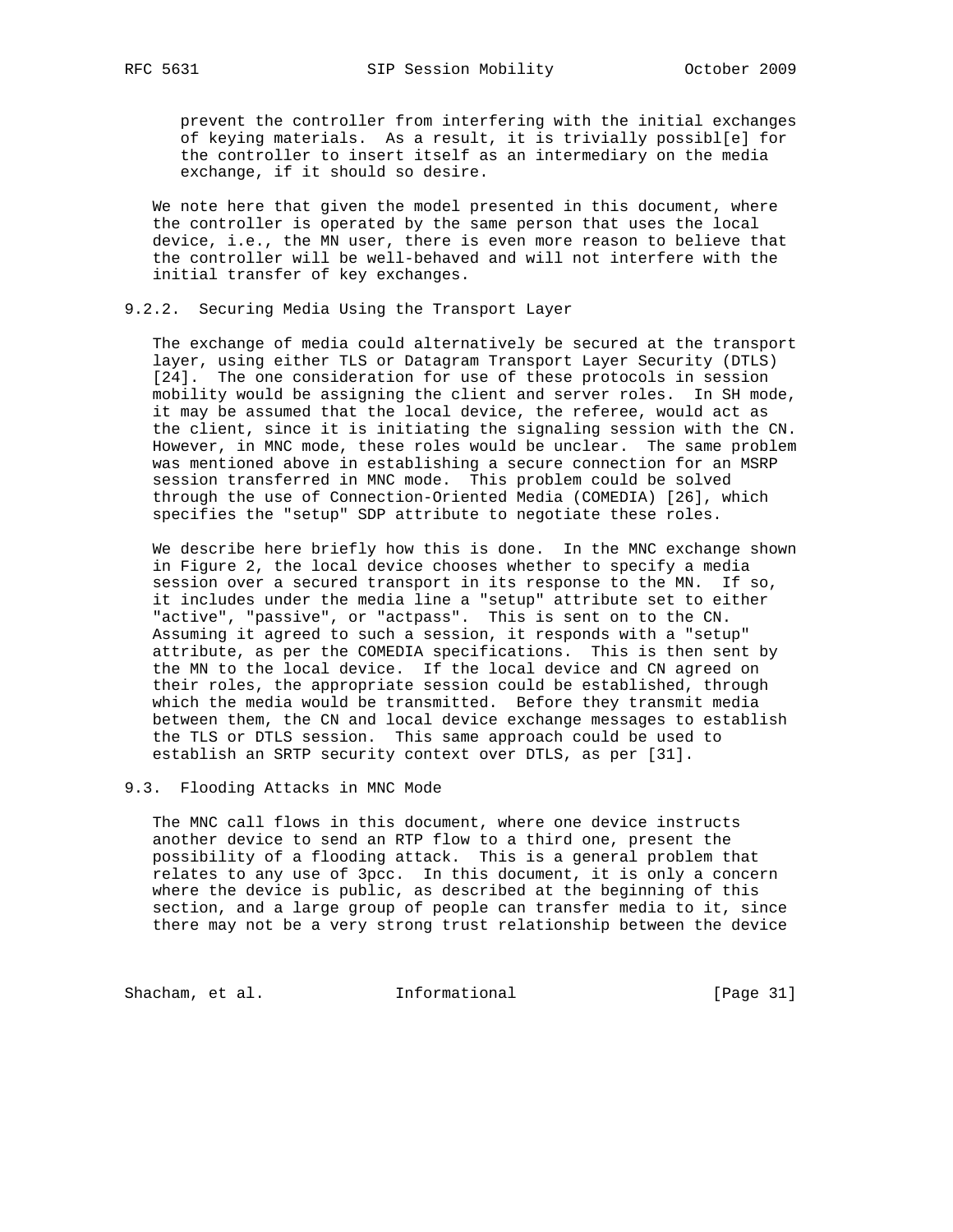owner (e.g., an institution) and the users. Obviously, where a device is private and only its owner can transfer to it, the concern does not exist, given the use of the Identity header mentioned earlier. A possible solution may be the use of ICE [27], since both sides confirm that they want to receive each other's media.

10. Acknowledgments

 We would like to acknowledge the helpful comments made about this document by the SIP community, in particular Jon Peterson, Joerg Ott, and Cullen Jennings.

- 11. References
- 11.1. Normative References
	- [1] Rosenberg, J., Schulzrinne, H., Camarillo, G., Johnston, A., Peterson, J., Sparks, R., Handley, M., and E. Schooler, "SIP: Session Initiation Protocol", RFC 3261, June 2002.
	- [2] Rosenberg, J., Peterson, J., Schulzrinne, H., and G. Camarillo, "Best Current Practices for Third Party Call Control (3pcc) in the Session Initiation Protocol (SIP)", BCP 85, RFC 3725, April 2004.
	- [3] Sparks, R., "The Session Initiation Protocol (SIP) Refer Method", RFC 3515, April 2003.
	- [4] Rosenberg, J. and H. Schulzrinne, "An Offer/Answer Model with Session Description Protocol (SDP)", RFC 3264, June 2002.
	- [5] Sparks, R., "The Session Initiation Protocol (SIP) Referred-By Mechanism", RFC 3892, September 2004.
	- [6] Mahy, R., Biggs, B., and R. Dean, "The Session Initiation Protocol (SIP) "Replaces" Header", RFC 3891, September 2004.
	- [7] Campbell, B., Ed., Mahy, R., Ed., and C. Jennings, Ed., "The Message Session Relay Protocol (MSRP)", RFC 4975, September 2007.
	- [8] Jennings, C., Mahy, R., and A. Roach, "Relay Extensions for the Message Sessions Relay Protocol (MSRP)", RFC 4976, September 2007.
	- [9] Hellstrom, G. and P. Jones, "RTP Payload for Text Conversation", RFC 4103, June 2005.

Shacham, et al. **Informational** [Page 32]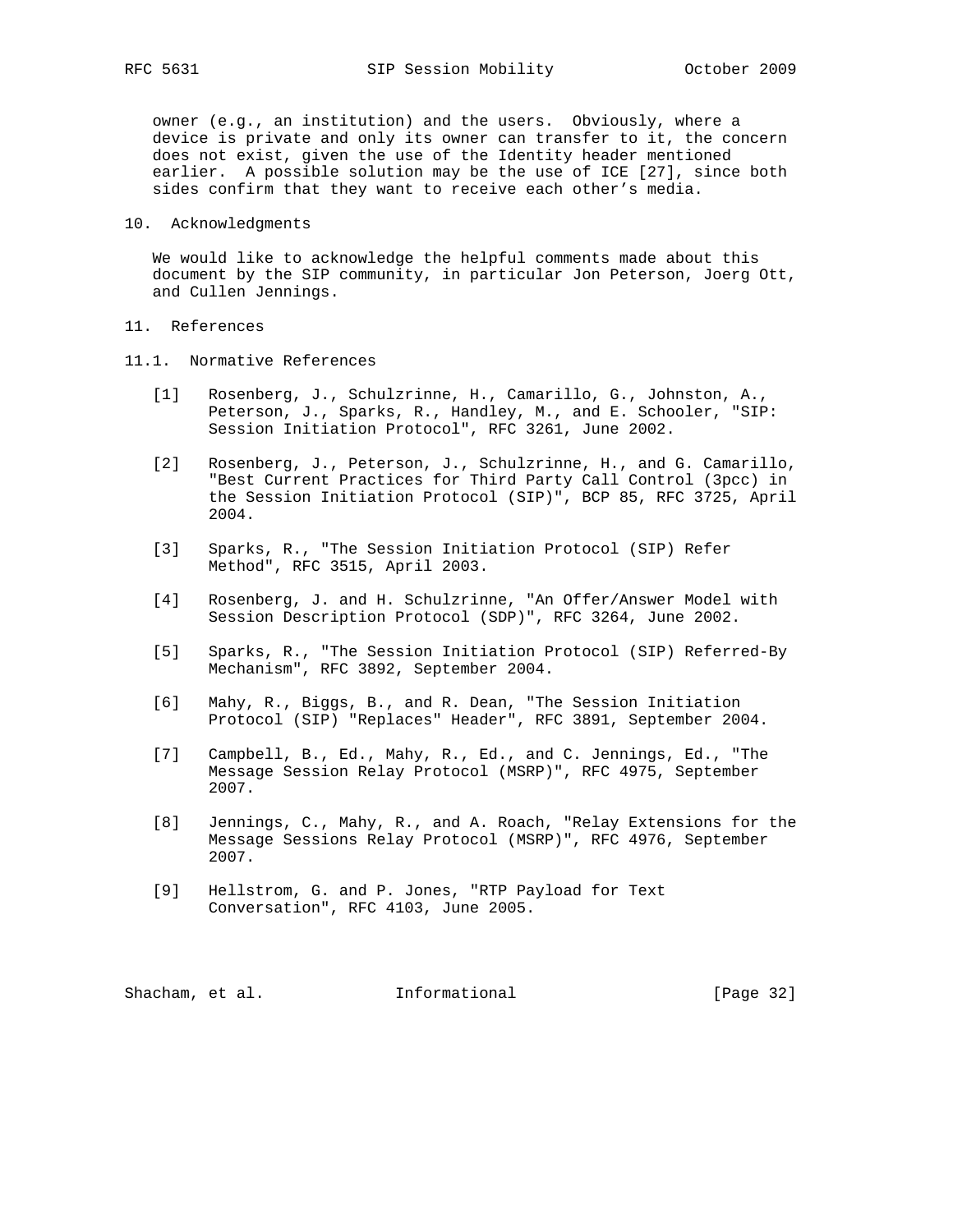- [10] Rosenberg, J., Schulzrinne, H., and P. Kyzivat, "Indicating User Agent Capabilities in the Session Initiation Protocol (SIP)", RFC 3840, August 2004.
- [11] Camarillo, G., "Internet Assigned Number Authority (IANA) Registration of the Message Media Feature Tag", RFC 4569, July 2006.
- [12] Rosenberg, J., "Obtaining and Using Globally Routable User Agent URIs (GRUU) in the Session Initiation Protocol (SIP)", RFC 5627, October 2009.
- 11.2. Informative References
	- [13] Rosenberg, J., Schulzrinne, H., and R. Mahy, Ed., "An INVITE- Initiated Dialog Event Package for the Session Initiation Protocol (SIP)", RFC 4235, November 2005.
	- [14] Baugher, M., McGrew, D., Naslund, M., Carrara, E., and K. Norrman, "The Secure Real-time Transport Protocol (SRTP)", RFC 3711, March 2004.
	- [15] Andreasen, F., Baugher, M., and D. Wing, "Session Description Protocol (SDP) Security Descriptions for Media Streams", RFC 4568, July 2006.
	- [16] Arkko, J., Lindholm, F., Naslund, M., Norrman, K., and E. Carrara, "Key Management Extensions for Session Description Protocol (SDP) and Real Time Streaming Protocol (RTSP)", RFC 4567, July 2006.
	- [17] Guttman, E., Perkins, C., Veizades, J., and M. Day, "Service Location Protocol, Version 2", RFC 2608, June 1999.
	- [18] Camarillo, G., Burger, E., Schulzrinne, H., and A. van Wijk, "Transcoding Services Invocation in the Session Initiation Protocol (SIP) Using Third Party Call Control (3pcc)", RFC 4117, June 2005.
	- [19] Ott, J., Bormann, C., Sullivan, G., Wenger, S., and R. Even, Ed., "RTP Payload Format for ITU-T Rec. H.263 Video", RFC 4629, January 2007.
	- [20] Schulzrinne, H. and E. Wedlund, "Application-Layer Mobility Using SIP", ACM SIGMOBILE Mobile Computing and Communications Review, Vol. 4, No. 3, July 2000.

Shacham, et al. 1nformational [Page 33]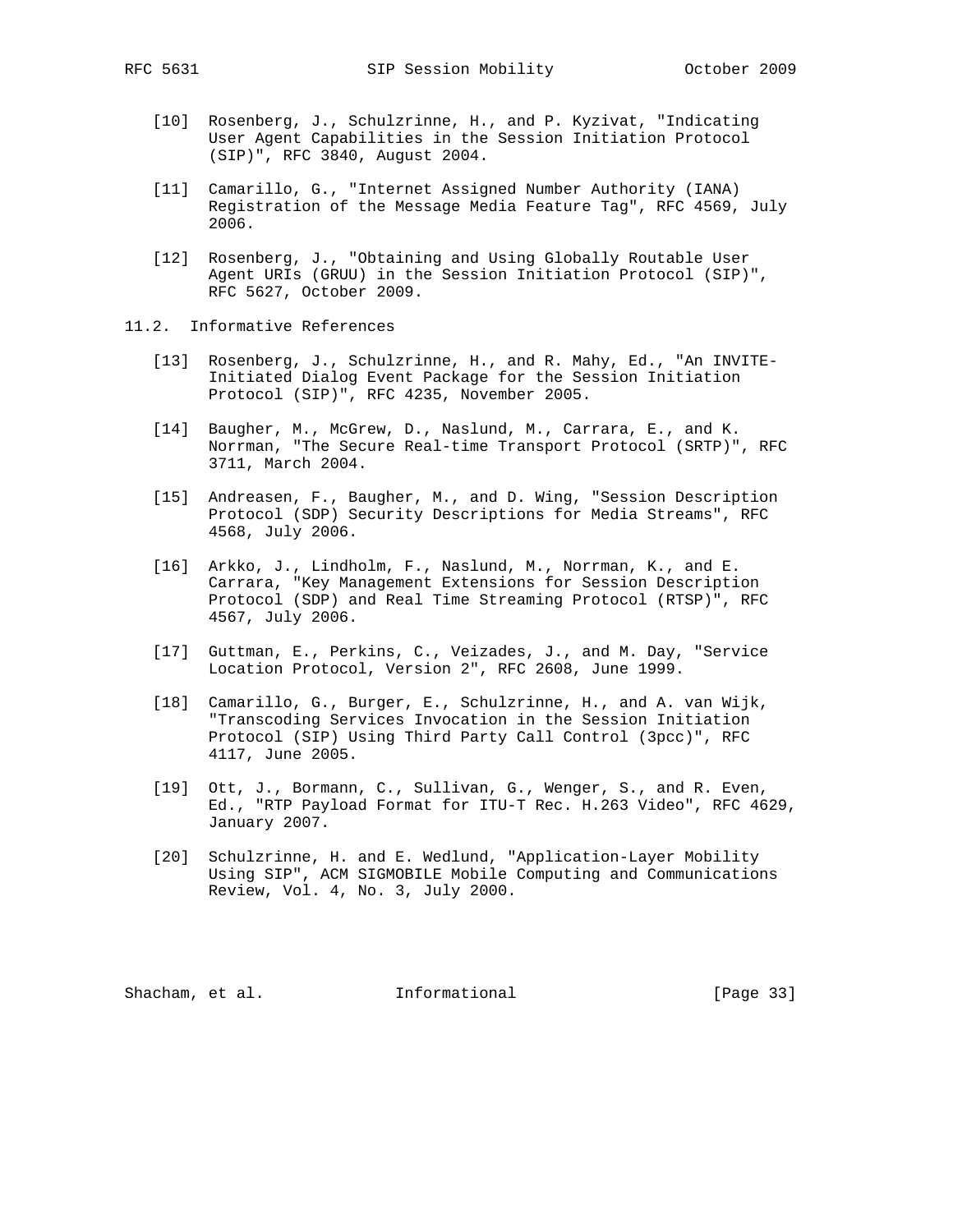- [21] Campbell, B., Ed., Rosenberg, J., Schulzrinne, H., Huitema, C., and D. Gurle, "Session Initiation Protocol (SIP) Extension for Instant Messaging", RFC 3428, December 2002.
- [22] Lennox, J., Wu, X., and H. Schulzrinne, "Call Processing Language (CPL): A Language for User Control of Internet Telephony Services", RFC 3880, October 2004.
- [23] Peterson, J., Polk, J., Sicker, D., and H. Tschofenig, "Trait- Based Authorization Requirements for the Session Initiation Protocol (SIP)", RFC 4484, August 2006.
- [24] Rescorla, E. and N. Modadugu, "Datagram Transport Layer Security", RFC 4347, April 2006.
- [25] Peterson, J. and C. Jennings, "Enhancements for Authenticated Identity Management in the Session Initiation Protocol (SIP)", RFC 4474, August 2006.
- [26] Yon, D. and G. Camarillo, "TCP-Based Media Transport in the Session Description Protocol (SDP)", RFC 4145, September 2005.
- [27] Rosenberg, J., "Interactive Connectivity Establishment (ICE): A Protocol for Network Address Translator (NAT) Traversal for Offer/Answer Protocols", Work in Progress, October 2007.
- [28] Rosenberg, J., Mahy, R., Matthews, P., and D. Wing, "Session Traversal Utilities for NAT (STUN)", RFC 5389, October 2008.
- [29] Cheshire, S. and M. Krochmal, "DNS-Based Service Discovery", Work in Progress, September 2008.
- [30] Cheshire, S. and M. Krochmal, "Multicast DNS", Work in Progress, September 2008.
- [31] Fischl, J., Tschofenig, H., and E. Rescorla, "Framework for Establishing an SRTP Security Context using DTLS", Work in Progress, March 2009.

Shacham, et al. 1nformational [Page 34]